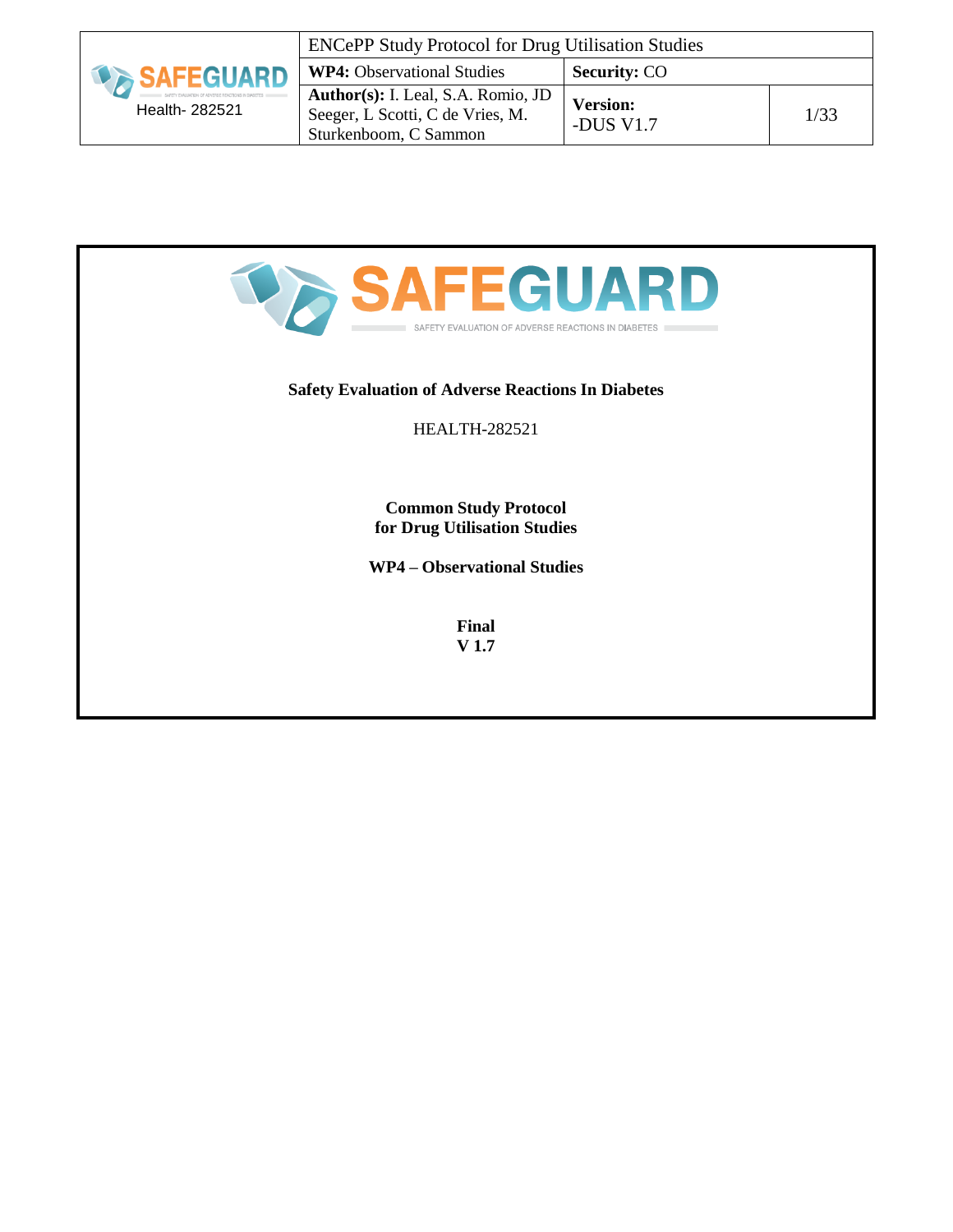|                     | <b>ENCePP Study Protocol for Drug Utilisation Studies</b>                                       |                              |      |
|---------------------|-------------------------------------------------------------------------------------------------|------------------------------|------|
| <b>DA SAFEGUARD</b> | <b>WP4:</b> Observational Studies                                                               | <b>Security: CO</b>          |      |
| Health- 282521      | Author(s): I. Leal, S.A. Romio, JD<br>Seeger, L Scotti, C de Vries, M.<br>Sturkenboom, C Sammon | <b>Version:</b><br>-DUS V1.7 | 2/33 |

# **Document Information**

| <b>Grant Agreement</b><br><b>Number</b> | Health-282521 |           |                                   |                                        | Acronym                                            | <b>SAFEGUARD</b>                                                           |
|-----------------------------------------|---------------|-----------|-----------------------------------|----------------------------------------|----------------------------------------------------|----------------------------------------------------------------------------|
| <b>Full title</b>                       |               |           |                                   |                                        | Safety Evaluation of Adverse Reactions in Diabetes |                                                                            |
| <b>Project URL</b>                      |               |           | http://safeguard-diabetes.org/    |                                        |                                                    |                                                                            |
| <b>EU Project officer</b>               |               |           |                                   | liro Eerola (Iiro.EEROLA@ec.europa.eu) |                                                    |                                                                            |
|                                         |               |           |                                   |                                        |                                                    |                                                                            |
| <b>Deliverable</b>                      |               |           |                                   |                                        |                                                    | Common Study Protocol for Observational Studies – Drug Utilisation studies |
| Work package                            | <b>Number</b> | $\vert 4$ | Title                             |                                        | WP4: Drug Utilisation Studies                      |                                                                            |
|                                         |               |           |                                   |                                        |                                                    |                                                                            |
| <b>Status</b>                           | Version 1.7   |           |                                   |                                        | final $\Box$                                       |                                                                            |
| <b>Dissemination</b><br>Level           |               |           | Public $\Box$ Confidential $\Box$ |                                        |                                                    |                                                                            |

# **Document History**

| <b>Name</b>                   | <b>Date</b> | <b>Version</b> | <b>Description</b>                 |
|-------------------------------|-------------|----------------|------------------------------------|
| C. de Vries                   | 30-05-2012  | V1.1           | First draft for internal revision. |
| I. Leal, S. Romio, C de Vries | 05-06-2012  | V1.2           | Review                             |
| I. Leal, S. Romio             | 08-06-2012  | V1.3           | Integration of comments            |
| M. Sturkenboom, S. Romio      | 12-06-2012  | V1.4           | Review and integration of          |
|                               |             |                | comments                           |
| C de Vries                    | 30-06-2012  | V1.5           | Review and integration of          |
|                               |             |                | comments                           |
| C Sammon                      | 30/10/2012  | V1.6           | Added sections 4 and 5             |
| C Sammon                      | 29/07/2013  | V1.7           | Updated lists in ANNEX I and III   |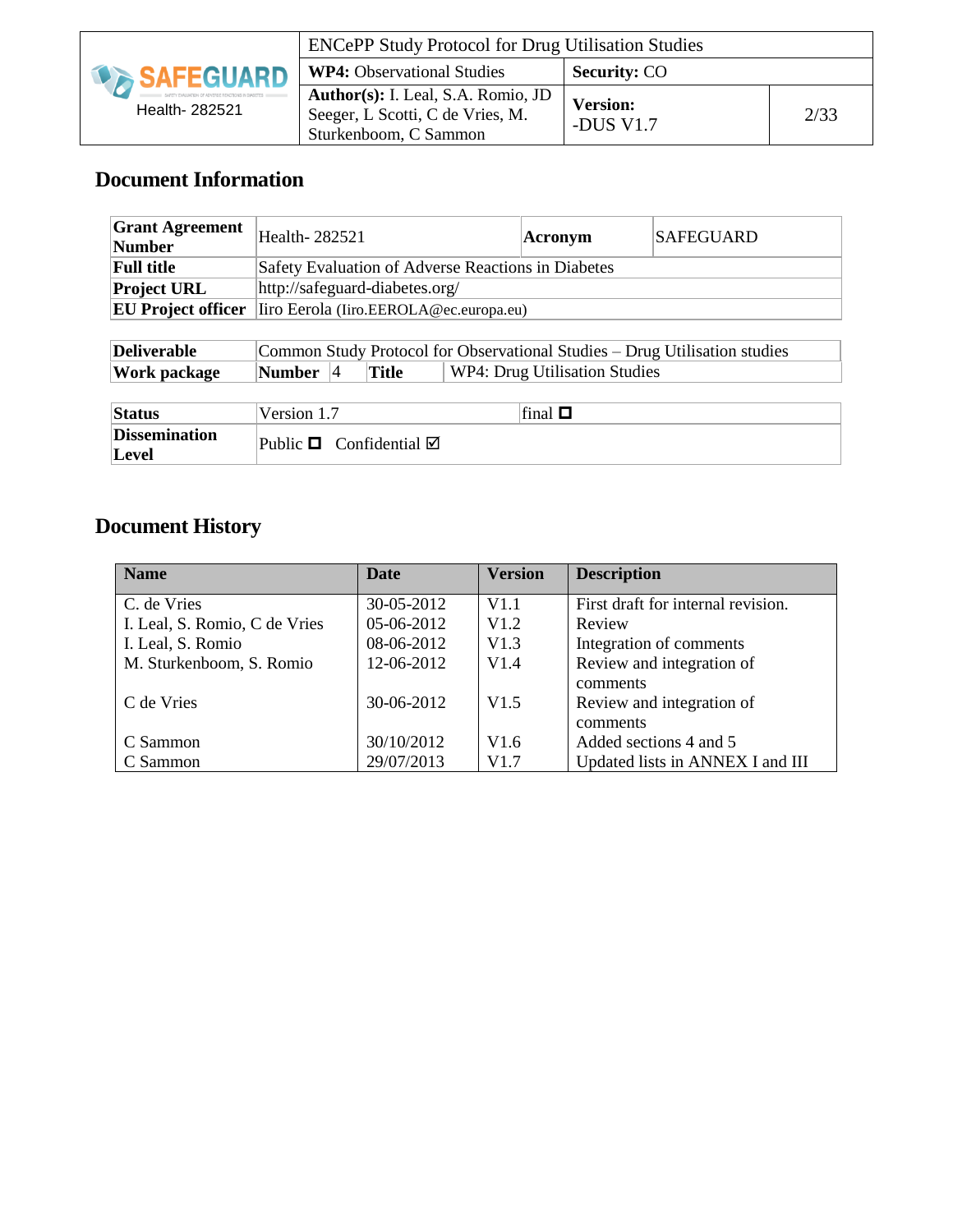|                     | <b>ENCePP Study Protocol for Drug Utilisation Studies</b>                                       |                              |      |
|---------------------|-------------------------------------------------------------------------------------------------|------------------------------|------|
| <b>DA SAFEGUARD</b> | <b>WP4:</b> Observational Studies                                                               | <b>Security: CO</b>          |      |
| Health- 282521      | Author(s): I. Leal, S.A. Romio, JD<br>Seeger, L Scotti, C de Vries, M.<br>Sturkenboom, C Sammon | <b>Version:</b><br>-DUS V1.7 | 3/33 |

# **Definitions**

 Partners (also named as beneficiaries) of the SAFEGUARD Consortium are referred to herein according to the following codes:

**EMC** - Erasmus Universitair Medisch Centrum Rotterdam (Netherlands) - Coordinator **SYNAPSE -** Synapse Research Management Partners S.L. (Spain) - Beneficiary **PHARMO** - PHARMO Coöperatie UA (Netherlands) - Beneficiary **F-SIMG** - Fondazione Scientifica SIMG-ONLUS (Italy) - Beneficiary **UBATH** - University of Bath (UK) - Beneficiary **AEMPS** - Agencia Española de Medicamentos y Productos Sanitarios (Spain) - Beneficiary **CMNS** - Consorzio Mario Negri Sud (Italy) - Beneficiary **DSRU** - Drug Safety Research Trust (UK) - Beneficiary **CUNI** - Univerzita Karlova v Praze (Czech Republic) - Beneficiary **VUA** - Vereniging Voor Christelijk Hoger Onderwijs Wetenschappelijk Onderzoek en Patientenzorg (Netherlands) - Beneficiary **BWH -** The Brigham and Women's Hospital, Harvard Medical School (US) - Beneficiary **UNIMIB -** University of Milano-Bicocca (Italy) - Beneficiary **Uni-HB** - Universitaet Bremen (Germany) - Beneficiary **RTI-HS** - RTI Health Solutions (US) - Beneficiary

- **Grant Agreement**: The agreement signed between the beneficiaries and the European Commission for the undertaking of the SAFEGUARD project (HEALTH-282521).
- **Project:** The sum of all activities carried out in the framework of the Grant Agreement.
- **Work plan**: Schedule of tasks, deliverables, efforts, dates and responsibilities corresponding to the work to be carried out, as specified in Annex I to the Grant Agreement.
- **Consortium**: The SAFEGUARD Consortium, conformed by the above-mentioned legal entities.
- **Consortium Agreement**: Agreement concluded amongst SAFEGUARD participants for the implementation of the Grant Agreement. Such an agreement shall not affect the parties' obligations to the Community and/or to one another arising from the Grant Agreement.
- **Deliverable review**: An evaluation procedure by one or more reviewers, which precedes the distribution of a deliverable (as defined in the work plan) to the European Commission.
- **•** Quality assurance: All the planned and systematic activities implemented to provide adequate confidence that an entity will fulfil requirements for quality.
- **Quality policy:** A set of principles on which quality assurance procedures are based.
- **Risk**: Uncertainty that may have a significant impact on the execution or outcome of the project, and which effect may be negative – a *threat* risk - or positive – an *opportunity* risk.
- **Foreground:** Means the results, including information, whether or not they can be protected, which are generated by activities in the Project. Such results include rights related to copyright; design rights; patent rights; plant variety rights or similar forms of protection.
- **Background:** Means information which is held by participants prior to their accession to the Grant Agreement, as well as copyrights or other intellectual property rights pertaining to such information, the application for which has been filed before their accession to the Grant Agreement, and which is needed for carrying out the indirect action or for using the results of the indirect action.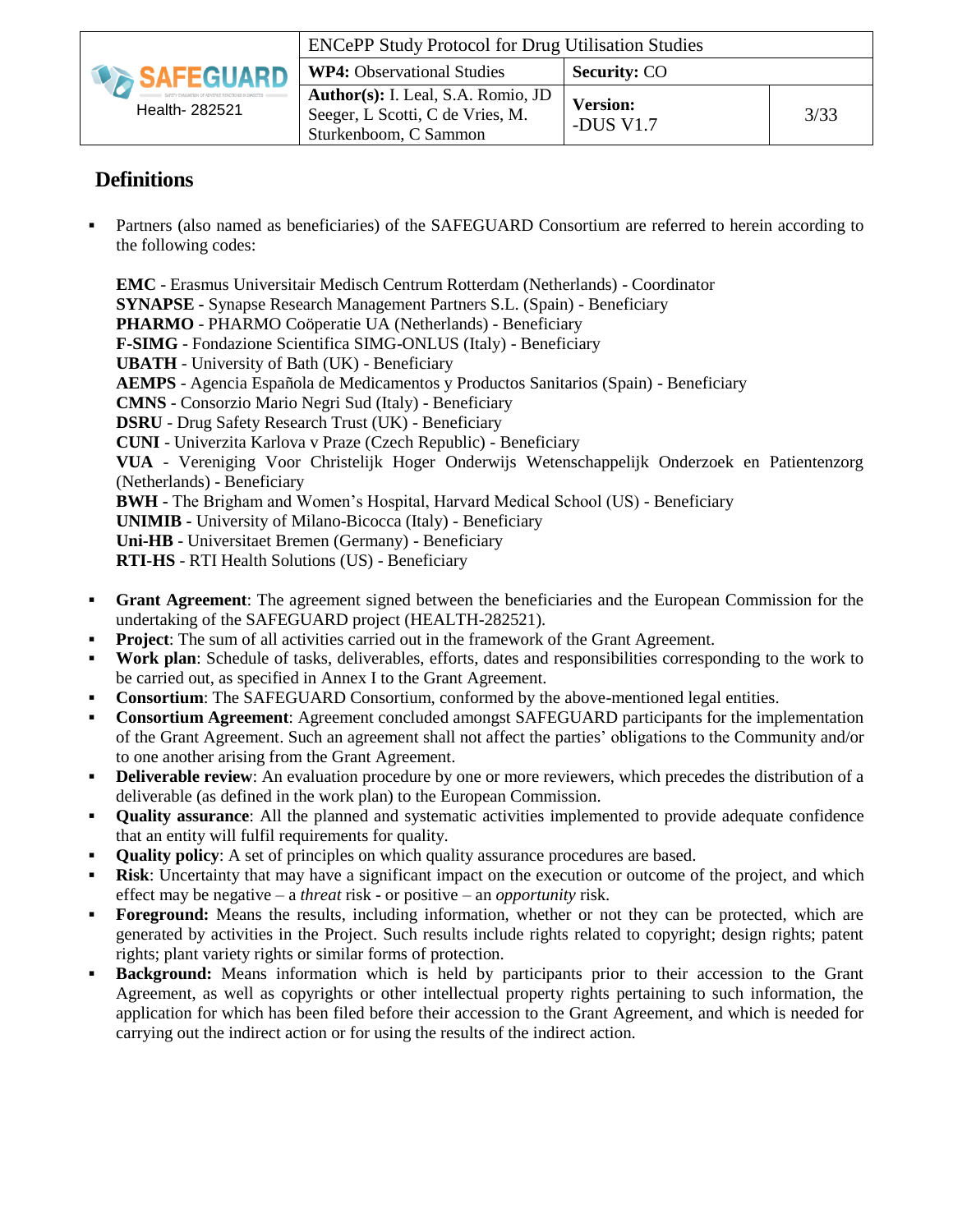

## **Abbreviations**

The following abbreviations are used in this report:

- **ATC** Anatomical therapeutic chemical classification system
- **BMI** Body Mass Index
- **DDD** Defined Daily Dose
- **DDP**-4 Dipeptidyl peptidase 4
- **DM** Diabetes Mellitus
- **-** DUS Drug Utilisation Study
- **EU –** European
- **GP** General Practitioner
- **ICD-9-CM** International Classification of Disease,  $9<sup>th</sup>$  rev., Clinical Modification
- **ICD-10-GM** International Classification of Disease, 10<sup>th</sup> rev., German Modification
- **ICPC** International Classification of Primary Care
- **IPCI** Integrated Primary Care Information
- **IV**  Intravenous
- **AMI** Acute Myocardial Infarction
- **NIBGLD:** Non-insulin blood glucose lowering drugs
- **OR** Odds ratio
- **OTC** over-the-counter medication
- **RX** prescription
- **SCD** Sudden Cardiac Death
- **SUD** Sudden Unexpected Death
- **T2DM** Type 2 Diabetes Mellitus
- **TM** Total Mortality
- **UK**  United Kingdom
- **VA –** Ventricular Arrhythmia
- **VF**  Ventricular Fibrillation
- **VT –** Ventricular Tachycardia
- **WHO**  World Health Organization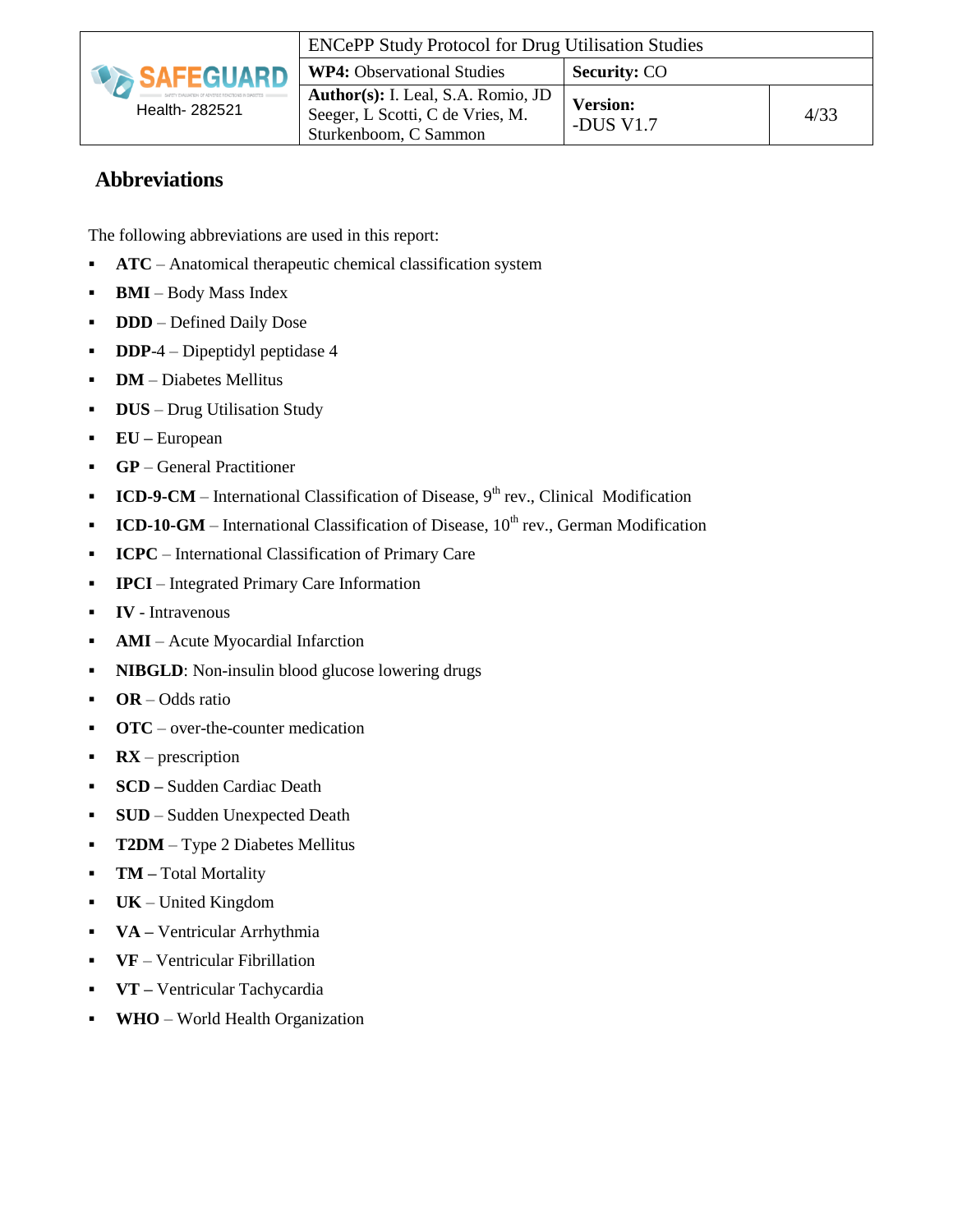|                     | <b>ENCePP Study Protocol for Drug Utilisation Studies</b>                                       |                              |      |
|---------------------|-------------------------------------------------------------------------------------------------|------------------------------|------|
| <b>IN SAFEGUARD</b> | <b>WP4:</b> Observational Studies                                                               | <b>Security: CO</b>          |      |
| Health- 282521      | Author(s): I. Leal, S.A. Romio, JD<br>Seeger, L Scotti, C de Vries, M.<br>Sturkenboom, C Sammon | <b>Version:</b><br>-DUS V1.7 | 5/33 |

# **1. INTRODUCTION**

The health outcomes evaluated in Work Package 4 (WP4) of SAFEGUARD are all, directly or indirectly, associated with presence of type II diabetes mellitus (T2DM) and the extent of glycaemic control. For instance, the risk of myocardial infarction (MI) is increased in people with diabetes and this increase in risk is higher when diabetes has been present for longer. The risk may be modified by improving glycaemic control. The increased risk of MI is thought to be a direct consequence of chronic hyperglycaemia although it is acknowledged that lifestyle factors predisposing people to T2DM also contribute to the increase in MI risk[1-4]. A more diffuse example is bladder cancer, the risk of which is also thought to be increased in people with T2DM although it is debated whether this increase in risk is a direct consequence of chronic hyperglycaemia, or whether it is an indirect consequence, e.g. of associated lifestyle factors, underlying genetic make-up, or of diabetes treatment [5, 6].

In clinical practice, medicine prescribing to individual T2DM patients is largely guided by the level of glycaemic control obtained. Usually, the advice is to attempt to achieve glycaemic control through dietary changes and physical activity in the first instance. When that fails, sulfonylureas or biguanides are recommended, with ADA and EASD guidelines in 2012 expressing a preference for metformin as the optimal first-line agent unless contraindicated. When these no longer achieve sufficient glycaemic control they are followed by acarbose, meglitinides or prandial glucose regulators, TZDs, incretin mimetics, DPP4 inhibitors and insulin [7]. As a patient with T2DM ages, glycaemic control tends to deteriorate, resulting in additions or changes to the prescription medicine regimen. Generally, those on sulphonylureas may be considered to be in the early stages of disease whereas T2DM patients who receive insulin are likely to have been suffering from the disease for longer. However, to a large extent this also depends on patient and prescriber preferences: on the one hand, the fact that insulin is available as an injectable medicine only is reason for some patients to resist changing to insulin treatment despite poor glycaemic control, and on the other hand, some prescribers believe in switching to insulin treatment relatively early on in the disease process in an attempt to achieve better cardiovascular outcomes in the long term.

Therefore, when evaluating whether the risk of the health outcomes captured in WP4 of SAFEGUARD differs between products, confounding by lifestyle factors, duration of T2DM, comorbidities and patient and prescriber preferences is expected to have a substantial impact on the risk estimates. This has been made explicit in the guidelines published in 2012, in which it is proposed that stringency of treatment and HbA1c values strived for depends on a range of patient characteristics such as the likelihood of adherence to treatment, the risk associated with hypoglycaemia, life expectancy, important comorbidities, and established cardiovascular disease [7]. This drug utilisation study aims to understand the extent of this potential confounding by evaluating utilisation patterns for the different antidiabetic medicines is potential. In addition, the results will provide insight into whether the confounding can be addressed through logistic regression, whether the use of instrumental variables would be appropriate, or whether confounding needs to be handled by creating propensity or disease risk scores. This drug utilisation study aims to evaluate patterns of use of the different medications to treat T2DM. In addition, the utilisation study will provide insight into any changes herein over calendar time. The basis of this protocol originated from the SOS project and was modified for the purpose of the SAFEGUARD project, with approval from the initial authors.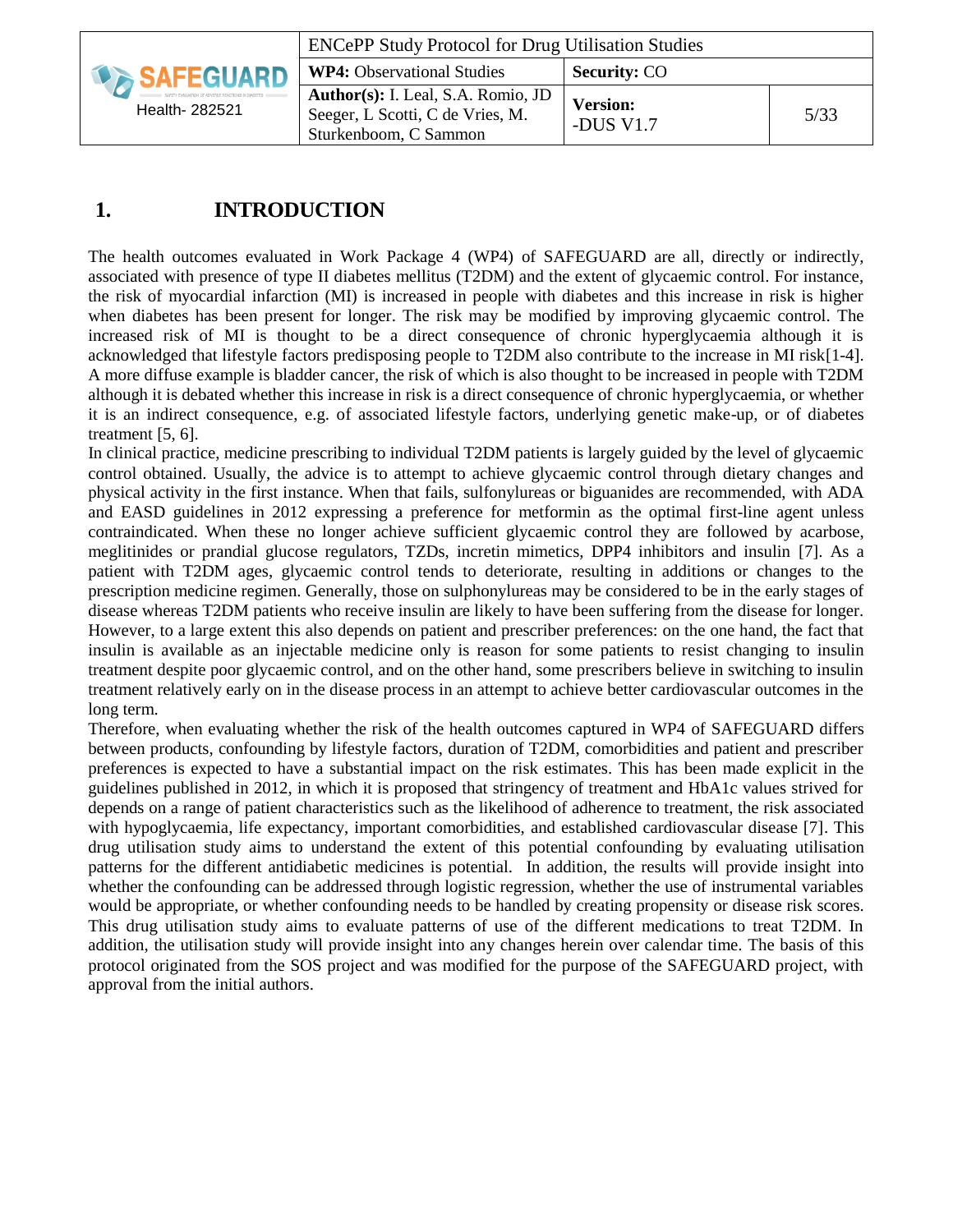

| <b>ENCePP Study Protocol for Drug Utilisation Studies</b>                                              |                                |      |  |  |
|--------------------------------------------------------------------------------------------------------|--------------------------------|------|--|--|
| <b>WP4:</b> Observational Studies                                                                      | <b>Security: CO</b>            |      |  |  |
| <b>Author(s):</b> I. Leal, S.A. Romio, JD<br>Seeger, L Scotti, C de Vries, M.<br>Sturkenboom, C Sammon | <b>Version:</b><br>-DUS $V1.7$ | 6/33 |  |  |

# **2. OBJECTIVES**

Antidiabetic medicine prescribing will be identified and analysed on three levels:

### **Population level**

- 1. Annual and monthly NIBGLD, insulins and insulin analogs user rates;
- 2. The impact of the choice of minimal required duration for a treatment-naïve period on the ability to identify incident users reliably;
- 3. The total volume of use (prescription rates per annum, person-days of exposure) by age, sex and type of diabetes treatment. A subgroup analysis will focus specifically on the use of diabetes medicines in young adults with T2DM (18-40 years old). Changes in total volume of use over calendar time will be evaluated.

#### **Person level**

- 1. Volume of use per user (for each type of T2DM medicine, the number of prescriptions, the number of prescriptions per annum, and duration of use);
- 2. Patterns of switching between products (switching between products in the same drug class as well as, how long does it take for a person to switch 'up' to the next level of T2DM treatment for better glycaemic control – and which patient characteristics are the strongest determinants for switching);
- 3. Persistence (duration of continuous use);
- 4. Concomitant drug use (overlapping days of T2DM medicine use, including insulin if applicable, in the context of total days of T2DM medicine use).

#### **Prescription level**

- 1. Patient determinants at each treatment initiation, channelling and change in channelling over time;
- 2. Gaps between prescriptions;
- 3. Durations of prescriptions and differences between different methods of calculation.

# **3. METHODOLOGY**

#### **3.1. Study design**

The drug utilisation study is a descriptive retrospective observational study using routinely collected automated healthcare data.

#### **3.2. Source data**

The underlying population will consist of all eligible persons retrieved from the participating databases:

### *3.2.1.IPCI*

#### *Database description*

In 1992 the Integrated Primary Care Information Project (IPCI) was started by the Department of Medical Informatics of the Erasmus University Medical School. IPCI is a longitudinal observational database that contains data from computer-based patient records of a selected group of general practitioners (GPs) throughout the Netherlands, who voluntarily chose to supply data to the database. GPs receive a minimal reimbursement for their data and completely control usage of their data, through the Steering Committee and are permitted to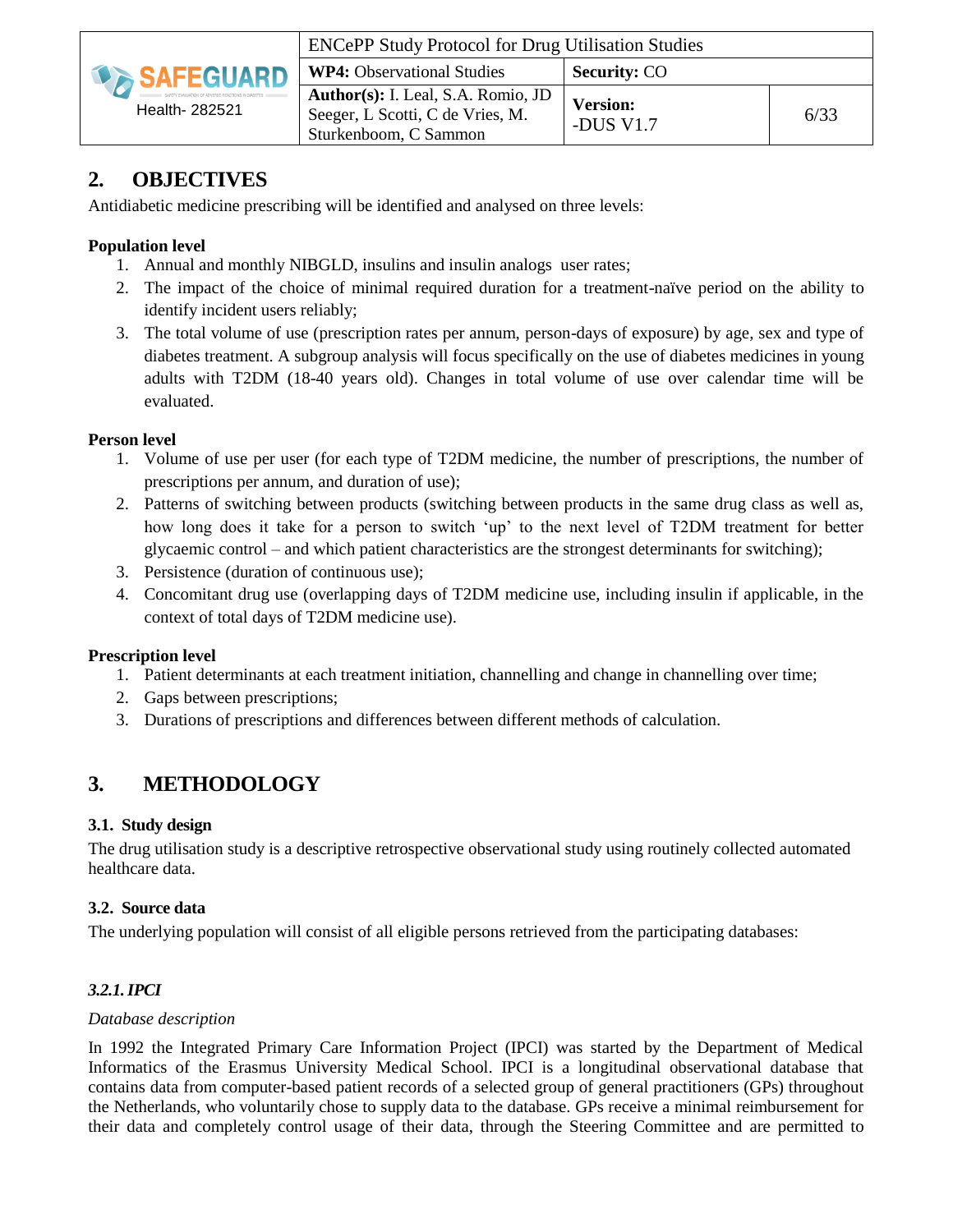|                          | <b>ENCePP Study Protocol for Drug Utilisation Studies</b>                                       |                              |      |
|--------------------------|-------------------------------------------------------------------------------------------------|------------------------------|------|
| <b>EXAMPLE SAFEGUARD</b> | <b>WP4:</b> Observational Studies                                                               | <b>Security: CO</b>          |      |
| Health- 282521           | Author(s): I. Leal, S.A. Romio, JD<br>Seeger, L Scotti, C de Vries, M.<br>Sturkenboom, C Sammon | <b>Version:</b><br>-DUS V1.7 | 7/33 |

withdraw data for specific studies. Collaborating practices are located throughout the Netherlands and the collaborating GPs are comparable to other GPs in the country according to age and gender.

The database contains information on about 1.2 million patients. This is the cumulative amount of patients who have ever been part of the dynamic cohort of patients who have been registered. Turnover occurs as patients move and transfer to new practices. The records of 'transferred out' patients remain in the database and are available for retrospective studies with the appropriate time periods.

The system complies with European Union guidelines on the use of medical data for medical research and has been validated for pharmaco-epidemiological research. Approval for this study will be obtained from the 'Raad van Toezicht' an IPCI specific ethical review board.

#### *Database updates and data time lag*

The database is updated continuously, every 3 months a data draw down is made for research purposes.

#### *Data subsets and variables*

The database contains identification information (age, sex, patient identification, GP registration information), notes, prescriptions, physician-linked indications for therapy, physical findings, and laboratory values (e.g. potassium, creatinine).

The International Classification of Primary Care (ICPC) is the coding system for patient complaints and diagnoses, but diagnoses and complaints can also be entered as free text. Prescription data such as product name, quantity dispensed, dosage regimens, strength and indication are entered into the computer. The National Database of Drugs, maintained by the Royal Dutch Association for the Advancement of Pharmacy, enables the coding of prescriptions, according to the Anatomical Therapeutic Chemical (ATC) classification scheme recommended by the WHO.

#### *Limitations of the database*

Limitations of the databases are that a lot of information is available in narratives, especially information from specialists and symptoms. Also specialist medications are not complete if the GP does not enter them. It is known, however, that this proportion is minor.

#### *3.2.2.PHARMO Database*

#### *Database description*

The PHARMO medical record linkage system is a population-based patient-centric data tracking system that includes high quality and complete information of patient demographics, drug dispensings, hospital morbidity, clinical laboratory, and date of death of 3.2 million community-dwelling inhabitants of 65 municipal areas in the Netherlands. The drug dispensings originate from out-patient-pharmacies. This core dispensing database is linked on a patient level with different databases, among which the hospital morbidity data The Dutch National Medical Register (LMR). This register comprises all hospital admissions in the Netherlands, i.e., admissions for more than 24 hrs and admissions for less than 24 hours for which a bed is required. Only hospital admissions for the out-patient-pharmacy patients are collected in the PHARMO database. Clinical laboratory tests are available for a subset of the out-patient-pharmacy patients in a completely computerized format. Dates of death are available from the Central Bureau of Genealogy (CBG). The CBG is the Dutch information and documentation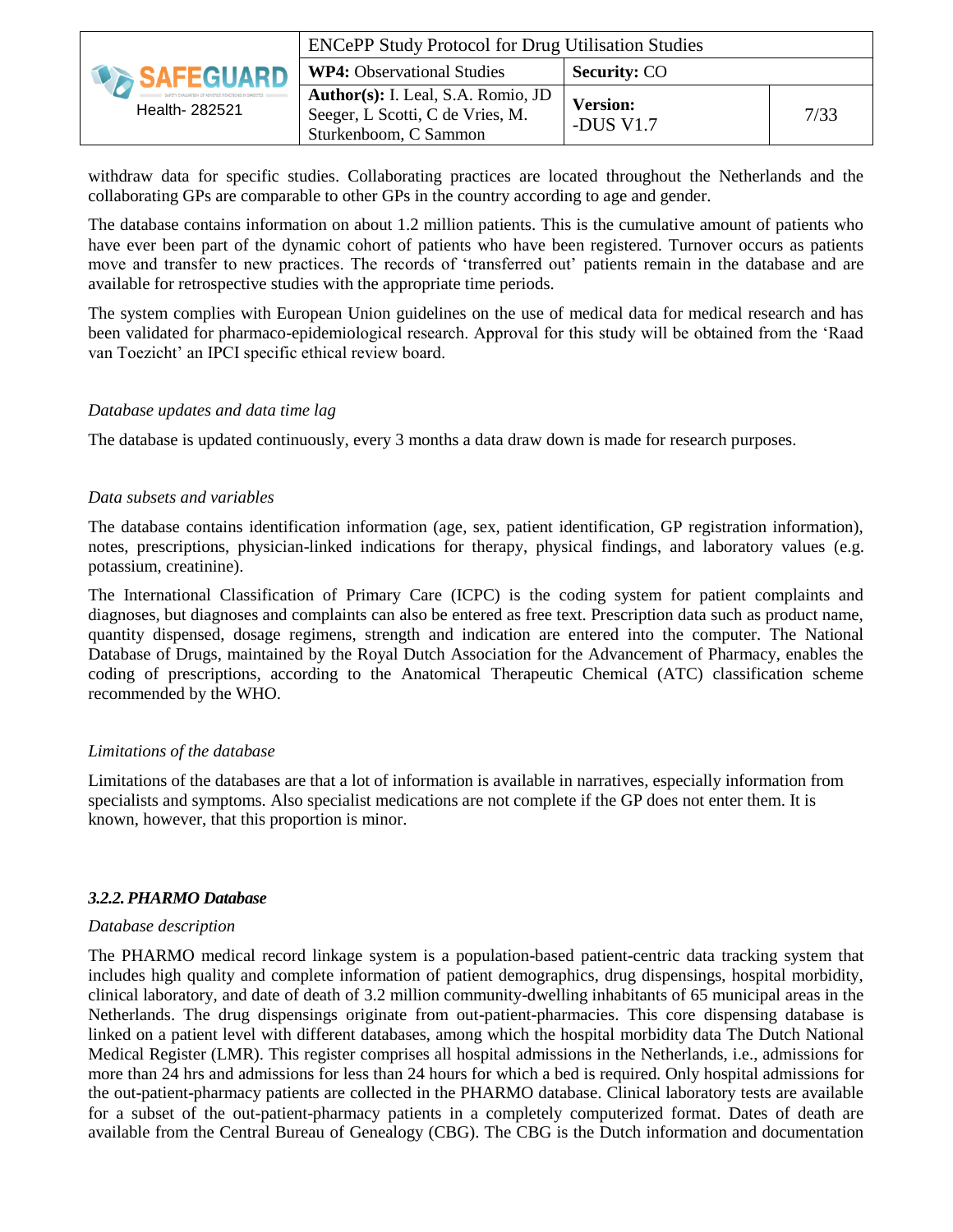|                     | <b>ENCePP Study Protocol for Drug Utilisation Studies</b>                                       |                              |      |
|---------------------|-------------------------------------------------------------------------------------------------|------------------------------|------|
| <b>DA SAFEGUARD</b> | <b>WP4:</b> Observational Studies                                                               | <b>Security: CO</b>          |      |
| Health- 282521      | Author(s): I. Leal, S.A. Romio, JD<br>Seeger, L Scotti, C de Vries, M.<br>Sturkenboom, C Sammon | <b>Version:</b><br>-DUS V1.7 | 8/33 |

centre for genealogy, family history and related sciences. Data are collected since October 1994 and include mortality. The CBG returns date of death for the out-patient-pharmacy patients. The linkage method used for individuals of the separate databases is probabilistic.

#### *Database updates and data time lag*

The linked databases in the PHARMO database network are updated every year. Databases are linked when the hospital admission data of the preceding calendar year become available; the updated database becomes available in the second half of the year. In between the outpatient pharmacy data is updated every month. Dates of death returned from the CBG have a lag time of 2 years.

The PHARMO database network covers the period 1998-2010.

#### *Data subsets and variables*

The PHARMO databases contain the following information:

#### **Socio-demographic data:**

Unique anonymous person identification number Gender Birth year Last known ZIP-code Date first contact Date last contact Reason last contact Date of death

#### **Outpatient dispensing drug data:**

Unique person identification number Unique pharmacy identification number Type prescriber (GP, specialist) ATC Molecule name Dispensed quantity (number of units) Type of unit (fluid, tablets etc.) Dispensation date DDD (number of DDD in one unit) Duration of dispensing Number of units to take each day (free text in Dutch) Strength of one unit

#### **Hospital data:**

Unique person identification number Unique hospital identification number Main diagnoses are coded in ICD9-CM Main diagnostic/surgical procedure Side diagnoses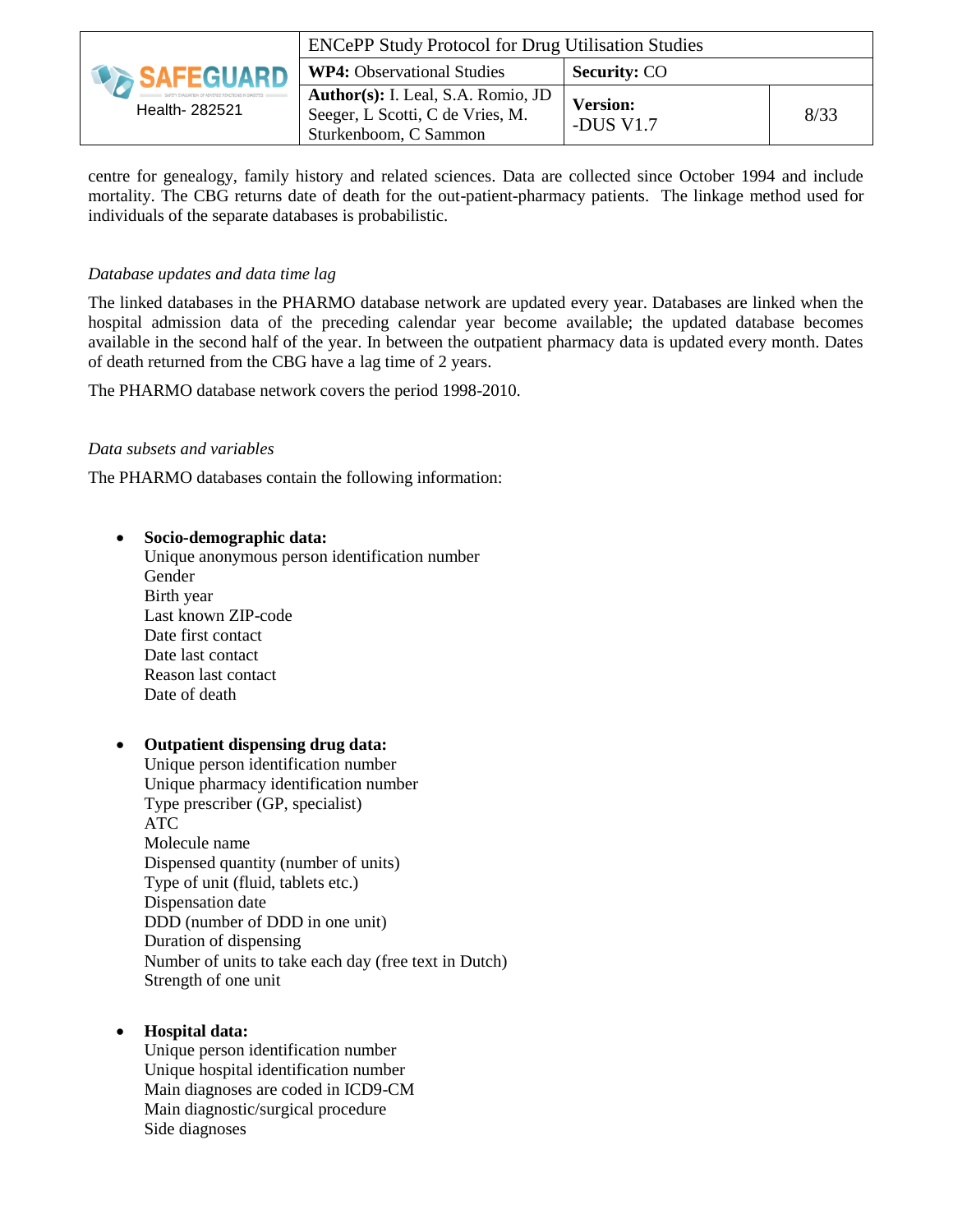|                     | <b>ENCePP Study Protocol for Drug Utilisation Studies</b>                                       |                              |      |
|---------------------|-------------------------------------------------------------------------------------------------|------------------------------|------|
| <b>DA SAFEGUARD</b> | <b>WP4:</b> Observational Studies                                                               | <b>Security: CO</b>          |      |
| Health- 282521      | Author(s): I. Leal, S.A. Romio, JD<br>Seeger, L Scotti, C de Vries, M.<br>Sturkenboom, C Sammon | <b>Version:</b><br>-DUS V1.7 | 9/33 |

Dates of hospital admission and discharge Type of care (day/clinical)

#### *Limitations of the database*

- Date of first entry, last entry in the population might be subject to misclassification.
- Linkage is highly sensitive and specific but does not exclude a small percentage of linkages as misclassified
- CBG data have a lag time of 2 years compared to 1 year or less for the other sources of data. Clinical lab tests are only available for a subset of the PHARMO database

#### *3.2.3.Health Search Database/CSD Longitudinal Patient (HSD)*

#### *Database description*

The Health Search/Longitudinal Patients Database (HSD) is a longitudinal observational database that is representative of the general Italian population. It was established in 1998 by the Italian College of General Practitioners. The HSD contains data from computer-based patient records from a select group of GPs (covering a total of 1.5 million patients) located throughout Italy who voluntarily agreed to collect data for the database and attend specified training courses. Turnover occurs as patients move and transfer to new practices. The records of 'transferred out' patients remain in the database and are available for retrospective studies with the appropriate time periods. The HSD complies with European Union, guidelines on the use of medical data for research. The HSD has been the data source for a number of peer-reviewed publications on the prevalence of disease conditions, drug safety and prescription patterns in Italian primary care. Approval for use of data is obtained from the Italian College of Primary Care Physicians. Data are in house, no ethical approval needed.

#### *Data subset and variables:*

The database includes information on the age, gender, and identification of the patient, and GP registration information, which is linked to prescription information, clinical events and diagnoses, free text patients diary, hospital admission, and death. All diagnoses are coded according to the International Classification of Diseases, 9th Revision, Clinical Modification (ICD-9-CM). Drug names are coded according to the ATC classification system. To be included in the study, GPs must have provided data for at least 1 year and meet standard quality criteria pertaining to: levels of coding, prevalence of well-known diseases, and mortality rates. At the time in which this study will initiate, 700 GPs homogenously distributed across all Italian areas, covering a patient population of around million patients, reached the standard quality criteria.

#### *Database updates and data time lag:*

The database is updated continuously, every 6 months a data draw down is made for research purposes.

#### *Limitations of the database:*

The main limitation is the difficulty to provide additional information from GPs since in such a case an ethical approval from all the local health authorities of the respective GP practice is needed.

Medication not reimbursed from the NHS are incomplete, as well as those prescribed by the specialists. Symptoms and diagnostic instrumental results are in free text form and are not necessarily complete.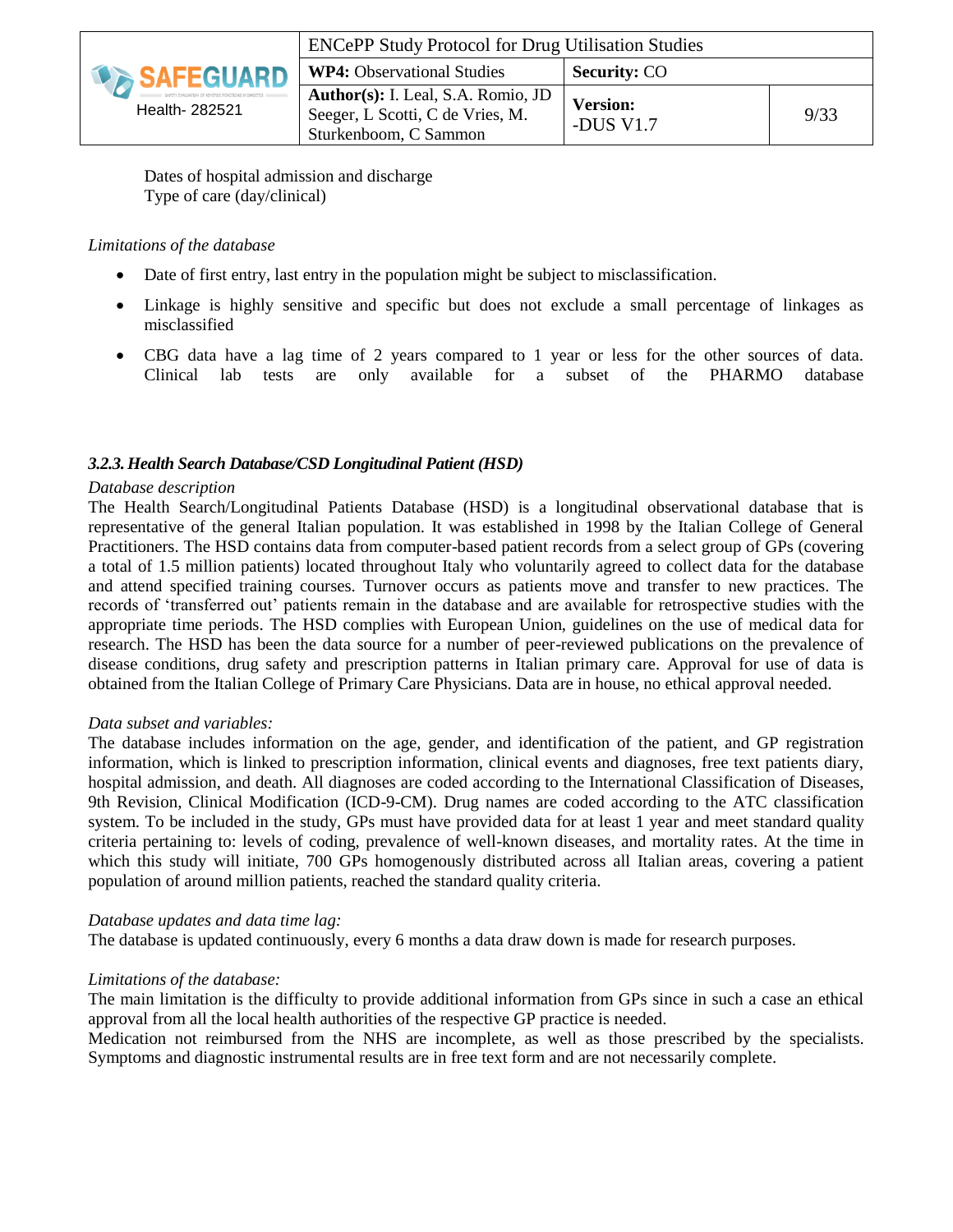|                  | <b>ENCePP Study Protocol for Drug Utilisation Studies</b>                                       |                              |       |
|------------------|-------------------------------------------------------------------------------------------------|------------------------------|-------|
| <b>SAFEGUARD</b> | <b>WP4:</b> Observational Studies                                                               | <b>Security: CO</b>          |       |
| Health- 282521   | Author(s): I. Leal, S.A. Romio, JD<br>Seeger, L Scotti, C de Vries, M.<br>Sturkenboom, C Sammon | <b>Version:</b><br>-DUS V1.7 | 10/33 |

### *3.2.4.Regional Database Puglia*

#### *Database description*

The regional databases of Puglia include hospital discharge records, prescription databases, and the civil registry, for the period 2002-2009. Shortly data on 2010 will be available. In addition the archive of physicians for 2005 is available.

#### *Data subsets and variables*

Prescription databases (last update: January 2009)

Prescription databases provide data on the community prescriptions reimbursed by the NHS with information on type and quantity of dispensed drug (generic and brand names) and dispensing date with drugs coded according to ATC classification system. This database provides the following information for each reimbursed prescription:

- Number of prescription
- Date of prescription
- Date of dispensing
- Identification number of the dispensed product (MINSAN)
- ATC code
- Number of packages
- Cost of prescription
- Pharmacy code
- City code
- First name and surname of the patient
- Date of birth of the patient
- Gender of the patient
- Fiscal or sanitary code (Tax code [alphanumerical code for personal identification, SSN cultural equivalent])
- Prescriber identification number

#### Hospital discharge records (last update: January 2009)

Hospital discharge records include information on primary diagnoses and up to five co-existing conditions, performed procedures (diagnostic and therapeutic interventions), date of hospital admission and discharge, and in-hospital death. All diagnoses are coded according to the ICD-9 CM.

In particular, this database provides the following information for each hospital admission:

- Hospital
- Hospital code
- Hospital discharge record
- Family name
- First name
- Date of birth
- Gender
- Place of birth (code)
- Citizenship
- Residence Region (code)
- Residence Local Health Authority (LHA code)
- Residence city (code)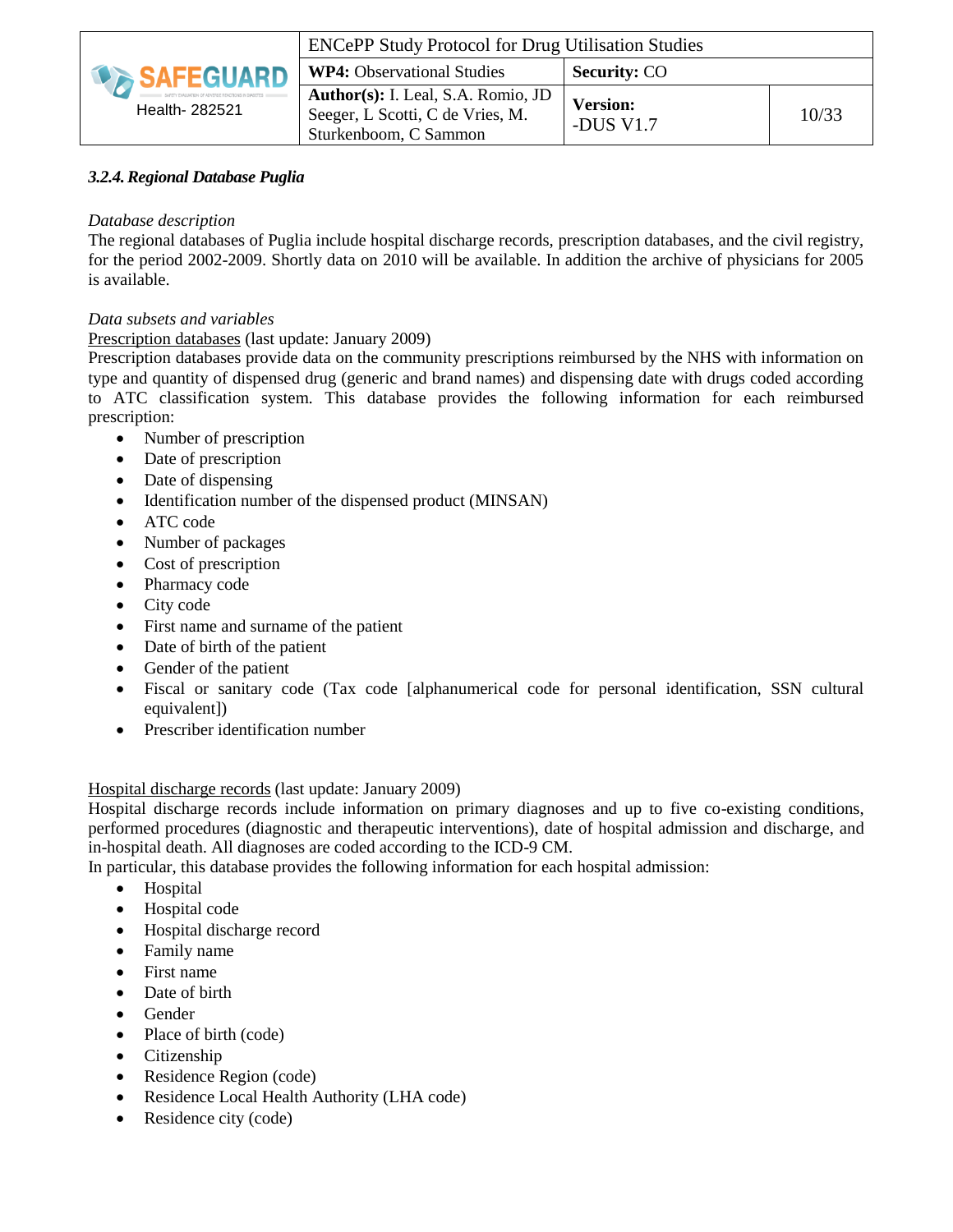|                         | <b>ENCePP Study Protocol for Drug Utilisation Studies</b>                                       |                              |       |
|-------------------------|-------------------------------------------------------------------------------------------------|------------------------------|-------|
| <b><i>SAFEGUARD</i></b> | <b>WP4:</b> Observational Studies                                                               | <b>Security: CO</b>          |       |
| Health- 282521          | Author(s): I. Leal, S.A. Romio, JD<br>Seeger, L Scotti, C de Vries, M.<br>Sturkenboom, C Sammon | <b>Version:</b><br>-DUS V1.7 | 11/33 |

- Fiscal or sanitary code (Tax code (alphanumerical code for personal identification, SSN cultural equivalent))
- Marital Status (Single; married; legally separated; divorced; widowed; not declared)
- School education (Primary/None; Middle school; Secondary school; University degree)
- Type of admission (Ordinary Hospitalization; Day hospital)
- Type of ordinary hospitalization (Scheduled not urgent; Urgent; Involuntary psychiatric treatment; Scheduled with pre-hospitalization)
- Birth weight
- Reason for day hospital (Diagnostic procedure; Day Surgery; Therapeutic procedure; Rehabilitation)
- Number of days in day-hospital
- Admission date
- Admission Unit
- Origin of the patient (GP; direct access; other region; other private institute; other public institute...)
- Traumatisms or poisoning (Industrial accident; domestic injury; car accident; suffer acts of violence; self-injury; other)
- Discharge date
- Discharge Unit
- Discharge modality (Death; ordinary; voluntary; transfer to other structure...)
- Transfer Unit and date
- ICD-9 underlying (main) discharge diagnosis code
- Other ICD-9 underlying discharge diagnosis codes
- Principal Procedure Code and Date
- Other Procedure Codes and Dates
- DRG

#### Civil registry (last update: January 2011)

Population registry with patients' demographics information, as gender, date of birth, fiscal code, as subjects' identifiers of all patients of LHA.

#### *Limitations:*

- No information on: Race/Ethnicity; Laboratory values; Dosing regimen; Symptoms
- $\bullet$  It is not possible to distinguish between type 1 and type 2 diabetes mellitus
- It is not possible to assess the burden of diabetes in terms of mortality, since regional death registries are not uniformly available in all areas and are updated with a substantial delay.

#### *3.2.5.Regional Database Lombardy (SISR)*

#### *Database description*

In the Sistema Informativo Sanitario Regionale (SISR) database, data are obtained from the electronic healthcare databases of the Lombardia region. Lombardia is the largest Italian region with about nine million inhabitants, about 16% of the population of Italy. This population is entirely covered by a system of electronically linkable databases containing information on health services reimbursable by the National Health Service, including hospital admission and outpatient prescriptions of drugs free of charge.

The SISR database has a full population coverage (i.e. the population covered is not selected by any criteria) and the available information is related to drug prescriptions and to hospital admissions for the period 2000 -2010.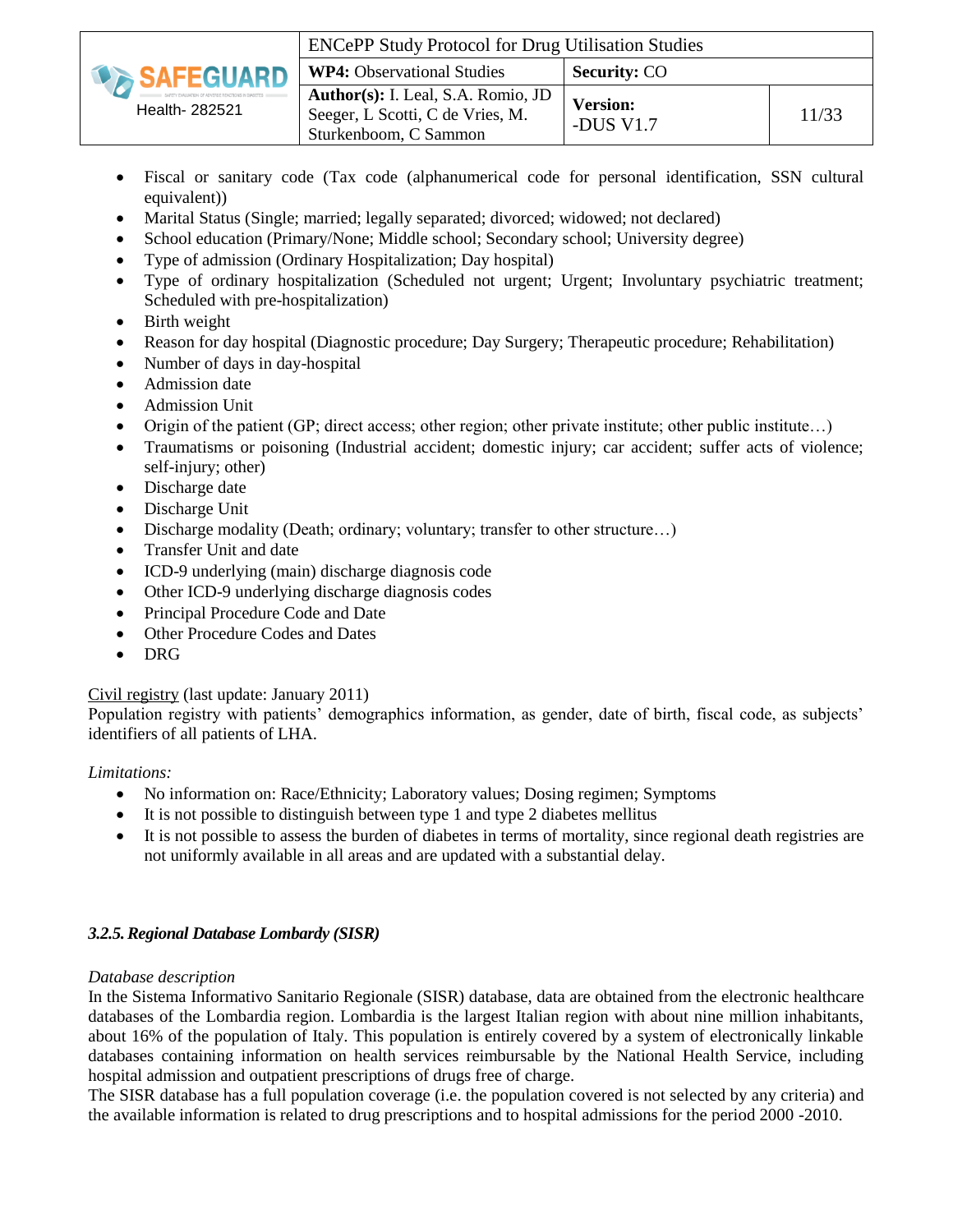| <b>DA SAFEGUARD</b><br>Health- 282521 | <b>ENCePP Study Protocol for Drug Utilisation Studies</b>                                       |                              |       |
|---------------------------------------|-------------------------------------------------------------------------------------------------|------------------------------|-------|
|                                       | <b>WP4:</b> Observational Studies                                                               | <b>Security: CO</b>          |       |
|                                       | Author(s): I. Leal, S.A. Romio, JD<br>Seeger, L Scotti, C de Vries, M.<br>Sturkenboom, C Sammon | <b>Version:</b><br>-DUS V1.7 | 12/33 |

#### *Database updates and data time lag*

The SISR database is updated yearly. However, the possibility of access to new data is not guaranteed.

#### *Data subsets and variables*

The SISR database contains the following information:

#### Patient register:

- Patient ID: unique person identification number used for record linkage
- $\bullet$  Sex
- Birth date
- Date of transferring out: the date on which a person leaves the database
- Cause of transferring out: the cause of exit from the database (death or migration)

Prescription**:** Contains all outpatients prescriptions of drugs reimbursable by the NHS

- Patient ID: unique person identification number used for record linkage
- ATC code of the drug
- AIC (Marketing Authorization): Unique code, released by AIFA (Italian Drug Agency), used to identify each box of each drug in commerce
- Prescription Date
- Quantity: number of prescribed boxes
- Using the AIC code it is possible to link drug prescriptions to a drug register which contains information on the commercial name of the drug, the quantity of active principle of the drug contained in one box, defined daily doses (DDDs) of the active principle, and the estimated coverage of one box.

Hospitalization: Contains all hospitalisations occurring in the public and private hospitals in Lombardy

- Patient ID: unique person identification number used for record linkage
- ICD-9-CM codes for diagnoses: there are 6 fields (one for the main diagnosis and 5 for the secondary diagnoses) containing ICD-9 codes
- Diagnostic procedures/surgery code: there are 6 fields (each field corresponds to a different procedure)
- Hospitalization Date: date of hospital admission
- Discharge Date: date of discharge from the hospital
- Procedures Date: there are 6 fields containing the date of the associated procedures

#### *Limitations of the database*

- The DB does not contain information on over-the-counter (OTC) medication.
- The DB does not contain information on outpatient care.
- The DB does not contain information on anthropometric measures and lifestyle (such as weight, being a smoker).
- DDDs and the amount of drug prescribed are available in the database, but there is no information on the prescribed dose.
- It is not possible to inspect hospital medical charts for validation through the regional database.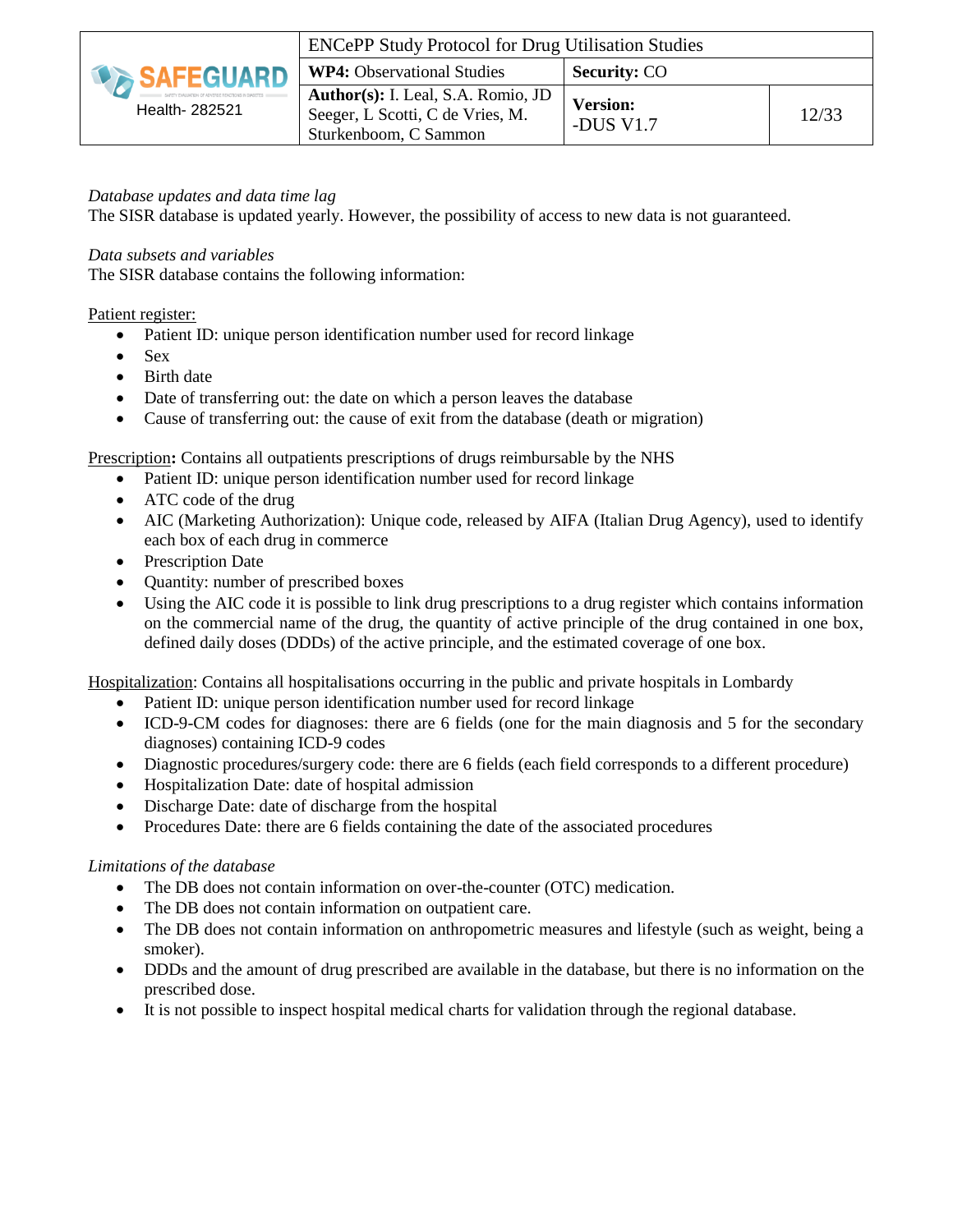| <b>DA SAFEGUARD</b><br>Health- 282521 | <b>ENCePP Study Protocol for Drug Utilisation Studies</b>                                       |                              |       |
|---------------------------------------|-------------------------------------------------------------------------------------------------|------------------------------|-------|
|                                       | <b>WP4:</b> Observational Studies                                                               | <b>Security: CO</b>          |       |
|                                       | Author(s): I. Leal, S.A. Romio, JD<br>Seeger, L Scotti, C de Vries, M.<br>Sturkenboom, C Sammon | <b>Version:</b><br>-DUS V1.7 | 13/33 |

### *3.2.6.CPRD*

CPRDThe Clinical Practice Research Datalink (CPRDCPRD) contains anonymised data from general practice for between 4 and 7% (depending on calendar year) of the UK population. The calendar period covered is 1987 – current although data from before  $\sim$ 2000 can only be reliably used for purposes of incidence & prevalence calculation if they are combined with the locked CPRDCPRD data (data lock April 2002). This is a consequence of the changeover of the GP practice software from a DOS-based (VM6) to a Windows-based (Vision) program and the opportunity at the time to erase historic data for patients no longer registered with the practice. As a result, the numerator & denominator data for the 1990s are unreliable for the calculation of incidence and prevalence rates.

Data are updated approximately bimonthly although this varies by practice. There are no data subsets as such. All anonymised data recorded by the GP deemed relevant for clinical management of the patient are available to researchers and comprises of demographic data including the dates the patient was registered with the practice, diagnoses and symptoms, prescriptions, hospital referral and discharge data as well as some information on major procedures carried out in hospital. For outpatient visits, hospital consultants are not allowed to issue prescriptions and hence an important proportion of prescribing initiated in hospital is captured in the CPRDCPRD (because hospital consultants will ask the GPs to prescribe the medication needed). Covariate information is available therefore on body mass index, height, weight, alcohol intake, smoking status, age, sex, socio-economic status, and comorbidity. No or extremely limited information is available on ethnicity, diet, physical activity level.

Limitations of the database include incompleteness of information on the indication for prescribing, on lab test results, and family history, as well as virtually complete lack of data on ethnicity, diet, physical activity levels, environmental and occupational exposures, medicines received and procedures undergone in hospital, and noncompliance. In addition, for data confidentiality reasons researchers do not have routine access to the free text fields; this is available at an additional cost of £0.05 per word plus £1000 administrative fee.

### *3.2.7.BIFAP (AEMPS)*

#### *Database description*

BIFAP (Base de Datos para la Investigación Farmacoepidemiologica en Atención Primaria) database is a longitudinal population-based database of anonym zed computer based medical records of general practitioners (GPs) throughout Spain (Salvador-Rosa A, 2002). BIFAP is a non-profit research project, kept by the Spanish Medicines Agency (AEMPS), a public agency belonging to the Spanish Department of Health. The project started in 2003, including anonymized information from 2001 onwards, and the database covers data from approximately 1,260 GPs from 9 different autonomous communities in Spain. From those, 1,045 are GPs and 215 pediatricians. The database captures data on 3,948,464 patients corresponding to 17,735,987 person-years of follow-up.

In the Spanish health care system, patients are registered with a single GP who acts as a gatekeeper for and receiver of information from primary and secondary care.

The dataset is comparable with the Spanish population with respect to its age and sex distribution. Downloads are made periodically and the information is sent to the gatekeeper who de-identifies all information before further access is provided.

The GPs' electronic medical records contain coded and anonymous data on patient demographics, prescription details, clinical events, specialist referrals, laboratory test results. The International Classification of Primary Care (ICPC-1) is the coding system for patient complaints and diagnoses, although this information can also be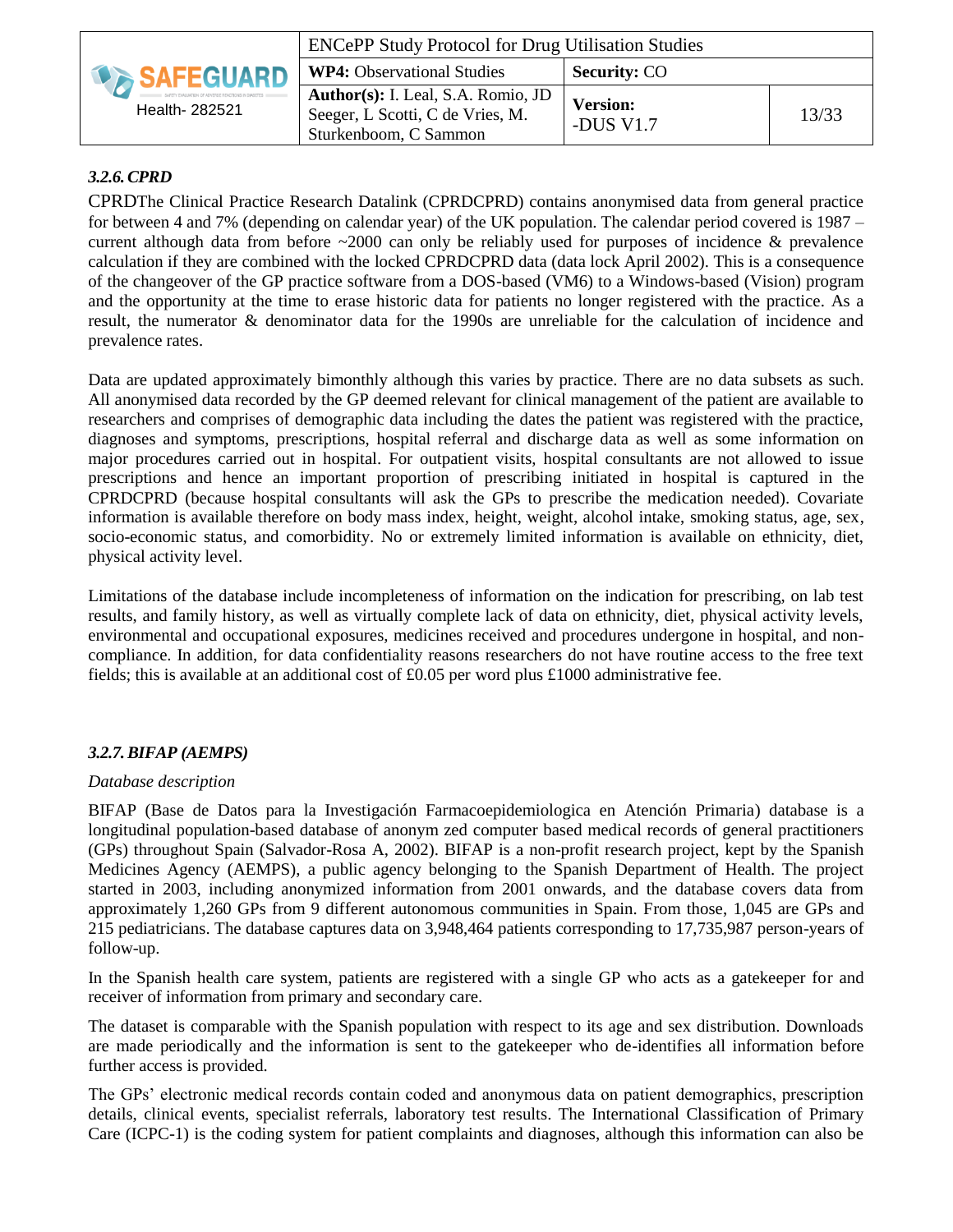| <b>DA SAFEGUARD</b><br>Health- 282521 | <b>ENCePP Study Protocol for Drug Utilisation Studies</b>                                       |                              |       |
|---------------------------------------|-------------------------------------------------------------------------------------------------|------------------------------|-------|
|                                       | <b>WP4:</b> Observational Studies                                                               | <b>Security: CO</b>          |       |
|                                       | Author(s): I. Leal, S.A. Romio, JD<br>Seeger, L Scotti, C de Vries, M.<br>Sturkenboom, C Sammon | <b>Version:</b><br>-DUS V1.7 | 14/33 |

entered as free text[43]. Prescription data information in BIFAP includes product name, quantity dispensed, dosage regimens, strength and indication[44]. Prescriptions are coded according to the Anatomical Therapeutic Chemical (ATC) classification scheme recommended by the WHO[45]. The system complies with European Union guidelines on the use of medical research and has been proven valid for pharmaco-epidemiological research[46].

#### *Database updates and data time lag*

The out-patient-pharmacy database is updated every year with a time lag of approximately 3 months and covers the period 2001-2009.

From 2012 (for SAFEGUARD), BIFAP database will contribute with data up to the end of 2011.

#### *Data subsets and variables*

The BIFAP database contains the following information:

 **Socio-demographic data:** Unique anonymous person identification number Date of birth (dd/mm/yyyy) Gender Geographic Region (include information of GPs from 9 out of 17 Regions in Spain) Weight Height Smoking status Prescribing physician location/practice Prescribing physician code Registration status Start data in database system End date in database system Reason for end date recorded Date of death; cause of death not registered Start date with a specific practice Transfer/end date with a specific practice Start date for practice in system End date for practice in system

#### **Outpatient dispensing drug data:**

Unique anonymous person identification number Prescriber (GP, paediatrician) Drug prescribed (unique product name) Drug coding system (ATC codes) Therapeutic class Prescription date Prescribed dosage and quantity (number of units) Type of unit (fluid, tablets etc.) Strength of one unit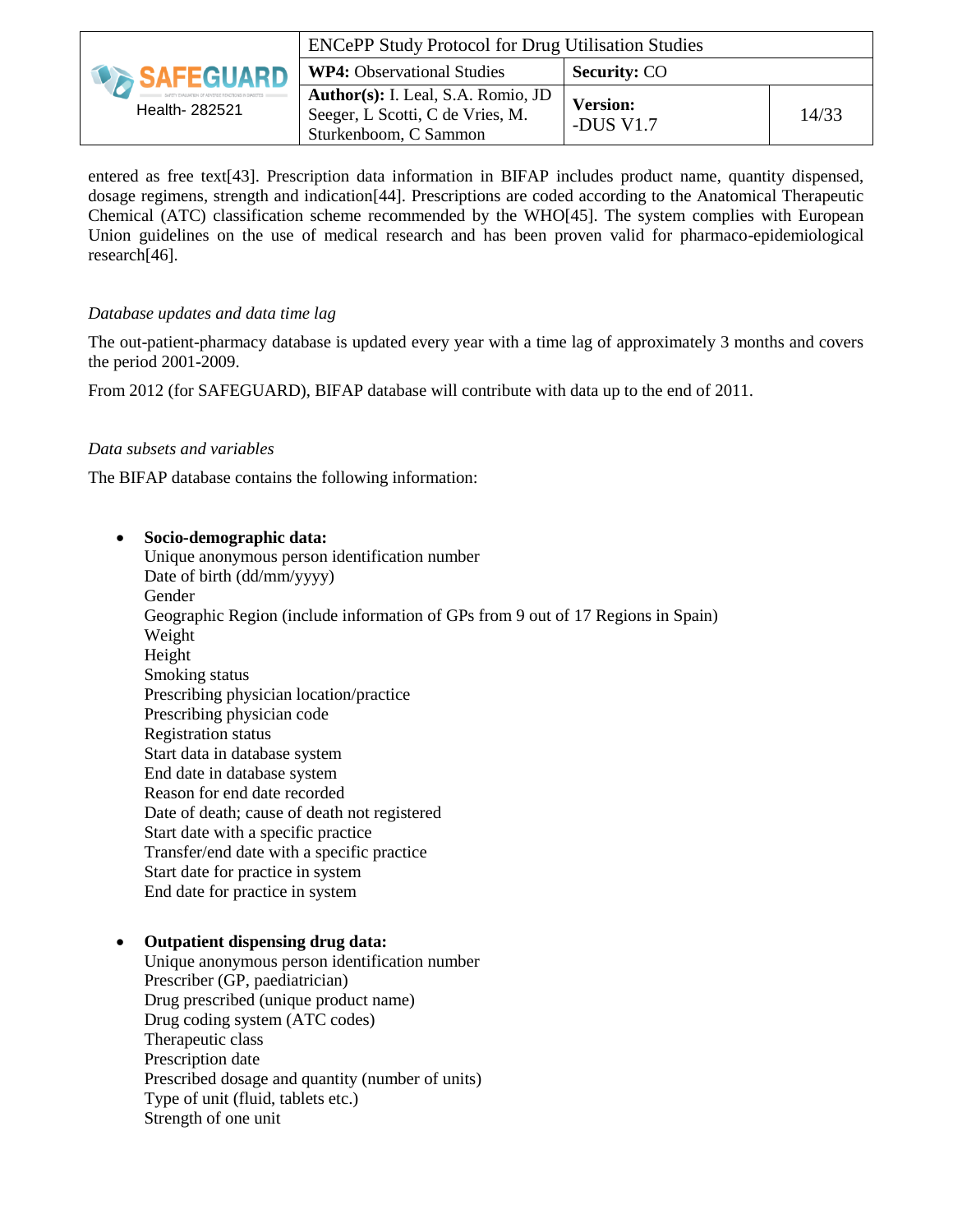

Duration of prescription Number of units to take each day

#### **Outpatient visits (GP):**

Unique anonymous person identification number Diagnosis coded using (ICPC-2); unlimited number of diagnosis allowed Free text comments attached to the diagnosis. Referral to specialist and reason Tests ordered by GPs Name and date of tests ordered

#### *Limitations of the database*

- The dispensing of drugs is based on the prescriptions registered by the GPs, dispensings without prescription or prescriptions of other physicians are not included. In addition, it is not possible to know if a patient did actually take a dispensed drug or not.
- There is limited information available on laboratory test results, on diagnostic test results such as X-ray, MRI, etc., on results of referral visits, on hospital admission and discharge diagnosis, and on cause of death. This information is only available if the GPs include it in the electronic medical records, either in a structured way or as free text.

Information in the BIFAP database is anonimized and no personal identification is included. Consequently, in BIFAP it is not possible to access detailed information stored in other levels of primary and secondary care, and besides this, BIFAP database can not be linked to other data sources (such as hospitalary or mortality registries, etc).

#### *3.2.8.GePaRD*

#### *Database description*

The German Pharmacological Research Database (GePaRD) consists of claims data from four German statutory health insurance (SHI) providers. It covers about 14 million insurants throughout Germany who have at any time since 2004 been enrolled in one of the four SHIs. The database population represents approximately 17% of the German population of 82 million inhabitants.

Membership in an SHI is compulsory in Germany for employees with an annual income up to approximately 47.000  $∈$ . Subjects with higher incomes can choose private health insurance providers instead of an SHI and are probably underrepresented in SHIs. However, some of these higher-income subjects are voluntary members of SHIs, most often because SHIs provide free health insurance for unemployed family members (children and spouse) whereas in private health insurance plans all family members have to be paid for. About 70 million people (85% of the German population) are SHI members, including children and insurants who are retired or unemployed and about five million voluntary members.

Three of the four SHIs contributing to the database are so called 'Ersatzkassen' which are more likely to insure people of middle to higher socio-economic status. The database also includes data from one 'Allgemeine Ortskrankenkasse', an SHI which has traditionally insurants of lower socio-economic status. Two large SHIs contributing to the database together insure more than 13 million subjects all over Germany. We therefore expect the data to be adequately representative with respect to age, sex, and region of residence.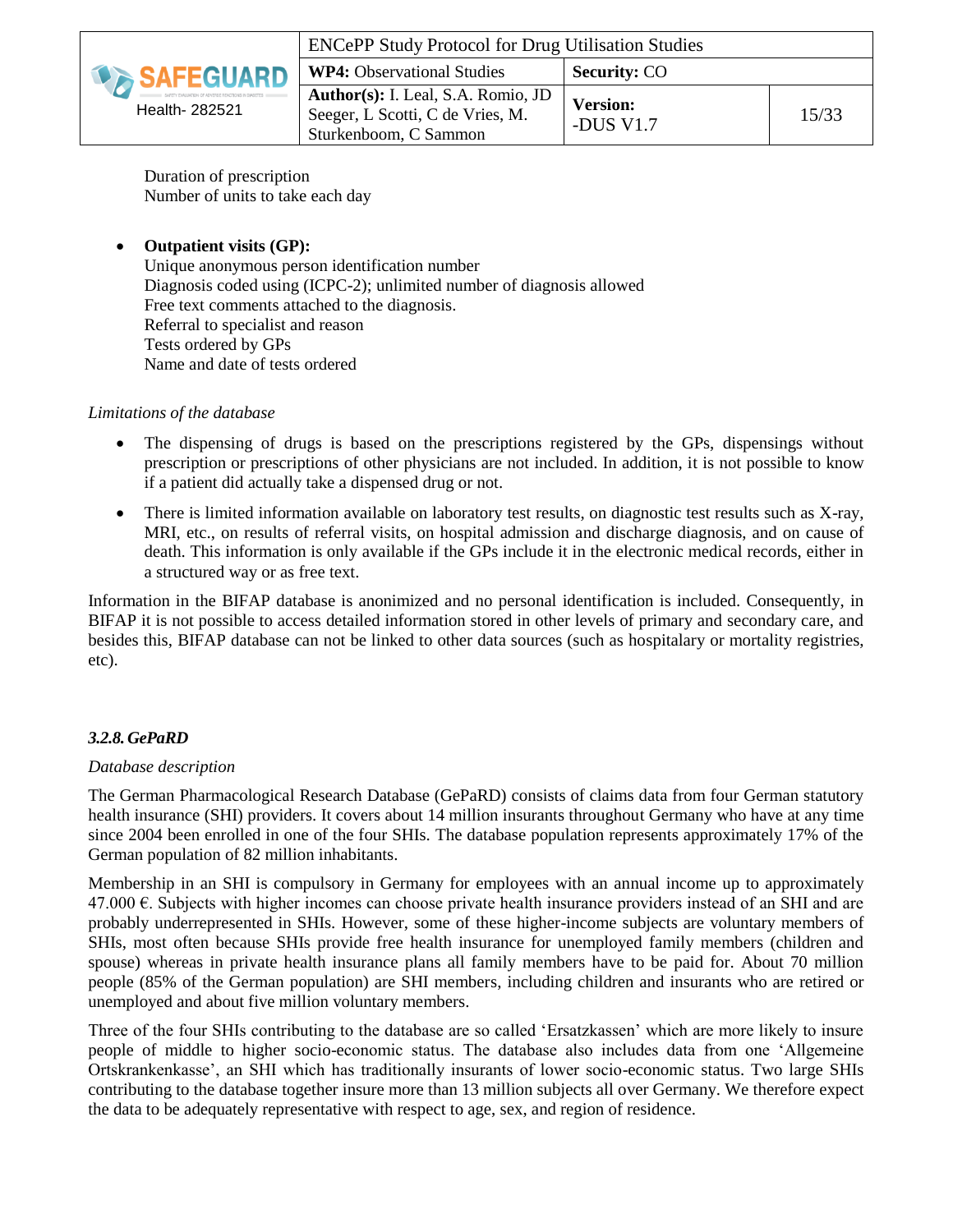|                                      | <b>ENCePP Study Protocol for Drug Utilisation Studies</b>                                       |                              |       |
|--------------------------------------|-------------------------------------------------------------------------------------------------|------------------------------|-------|
| <b>DESAFEGUARD</b><br>Health- 282521 | <b>WP4:</b> Observational Studies                                                               | <b>Security: CO</b>          |       |
|                                      | Author(s): I. Leal, S.A. Romio, JD<br>Seeger, L Scotti, C de Vries, M.<br>Sturkenboom, C Sammon | <b>Version:</b><br>-DUS V1.7 | 16/33 |

Since German SHIs pay the costs for ambulatory physician visits, hospital stays and prescription drugs for their enrolled members, information on these health services are contained in the database.

An advantage of data from German SHIs is the stability of their membership which makes long term follow-up studies feasible. In the BIPS database membership is stable in about 75% of all subjects from 2004 to 2006. However, insurants leaving a specific SHI and entering one of the other three participating SHIs cannot be identified as the same individual (synonym error).

#### *Database updates and data time lag*

At the moment the database includes about 14.3 million subjects covering the years 2004 until 2008. Usually, the database is updated annually and data from the most recent year should be available in the autumn of the following year. After data delivery another two months for in house preparation and validation are needed before updates of the database are finalised

#### *Data subsets and variables*

The SHI database contains the following information:

#### **Socio-demographic data:**

Unique person identification number: allows longitudinal analysis and linkage between the subsets Family identification number: identifies members of a family who are insured together Year of birth Sex Region of residence Nationality (German/other) Indicators for social status Dates of insurance coverage (entry and exit) Reasons for end of coverage (including death)

#### **Hospital data:**

Unique person identification number Unique hospital identification number Hospital diagnoses are coded in ICD-10-GM (at least 4 digits). Diagnosis at admission, main diagnosis at discharge, and a variable number of accessory diagnoses are available Dates of hospital admission and discharge Reason for admission Reason for discharge (including death) Diagnostic and surgical procedures (OPS Codes)

#### **Outpatient prescription drug data:**

Unique person identification number Unique pharmacy identification number Unique physician identification number: allows identification of speciality of prescribing physician PZN (Pharmazentralnummer): a pharmaceutical reference identification number Prescribed quantity (number of packages)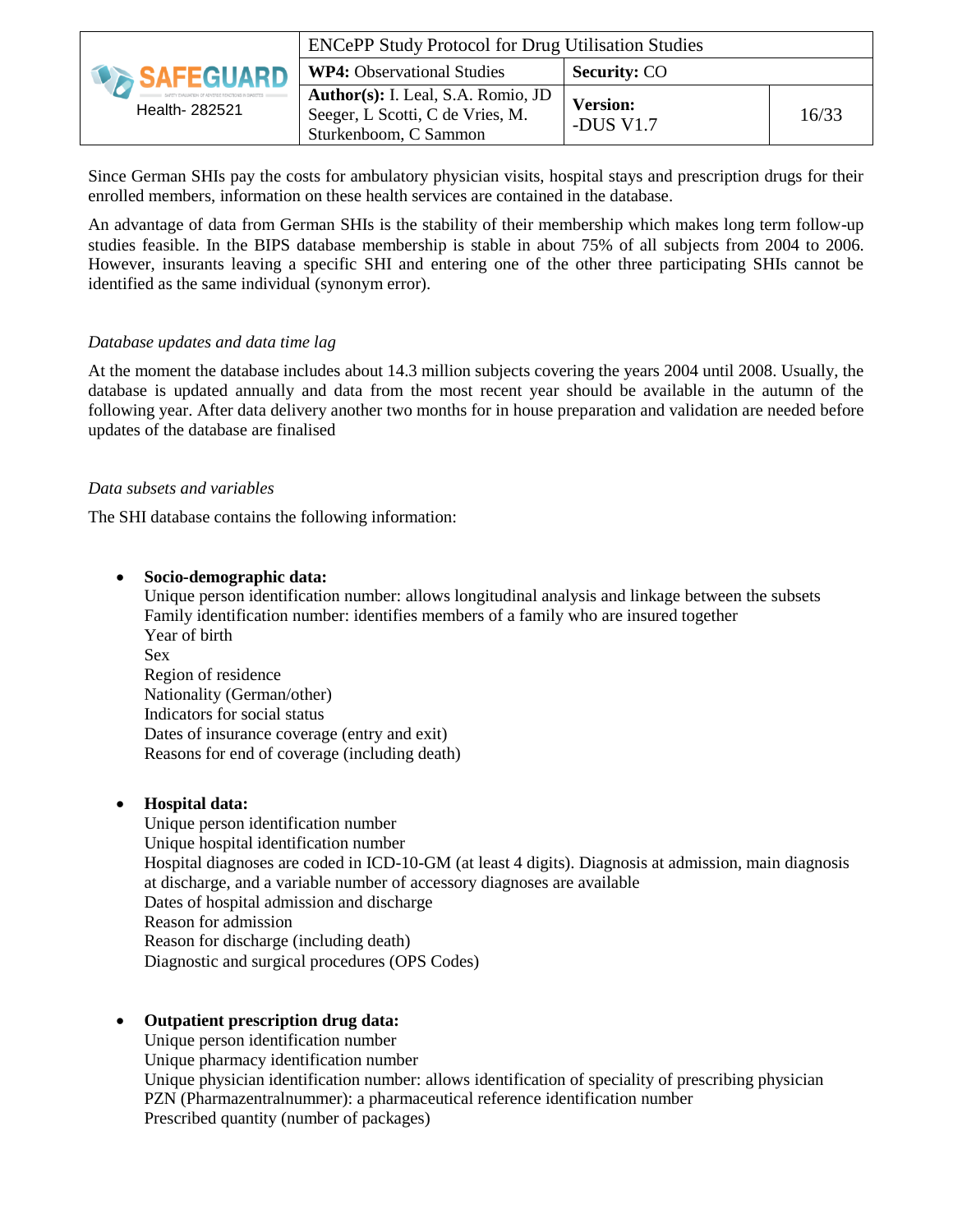|                                      | <b>ENCePP Study Protocol for Drug Utilisation Studies</b>                                       |                              |       |
|--------------------------------------|-------------------------------------------------------------------------------------------------|------------------------------|-------|
| <b>DESAFEGUARD</b><br>Health- 282521 | <b>WP4:</b> Observational Studies                                                               | <b>Security: CO</b>          |       |
|                                      | Author(s): I. Leal, S.A. Romio, JD<br>Seeger, L Scotti, C de Vries, M.<br>Sturkenboom, C Sammon | <b>Version:</b><br>-DUS V1.7 | 17/33 |

Prescription date Dispensation date

A central pharmaceutical reference database with all PZN on the German market has been built up by BIPS. It contains information on generic name, brand, manufacturer, packaging size, strength, defined daily dose (DDD), pharmaceutical formulation, and ATC code. Information from the central pharmaceutical reference database is linked to the SHI database via the PZN.

### **Outpatient medical treatment data:**

Unique person identification number

Unique physician identification number: allows identification of specialty of consulted physician Ambulatory diagnoses are coded in ICD-10-GM (at least 4 digits). These diagnoses are not linked to a definite date, but refer to a quarter, as physicians' claims are collected quarterly.

Diagnostic certainty: coded as certain, suspected, excluded, status post Dates of treatment / visits

Types of treatment / diagnostic procedures with exact date (EBM codes, developed for payment of physicians for the outpatient treatment of German SHI patients)

#### *Limitations of the database*

- Exact date of birth is not known, only birth year available.
- Database contains no information on hospital or OTC medication.
- Only prescribed quantity, not prescribed dose available for medication data.
- Exact date for outpatient diagnoses is not known, only quarter available, however ambulatory diagnostic or therapeutic procedures (EBM codes) come with exact date.
- No laboratory values are contained in the database, but ordering of lab values is contained with exact date.
- The diagnostic certainty is missing for some ambulatory diagnoses, mostly 2004.
- No information on diagnoses, treatments, and prescriptions for occupational accidents and during rehabilitation is available as they are insured by a different carrier.

#### *3.2.9.Medicare*

#### *General description*

The Caremark-Medicare linked dataset provides healthcare transaction data on community-dwelling patients 65 years and older who receive their health insurance through Medicare and have prescription drug coverage through Caremark (a pharmacy benefits management company). The Caremark portion of the dataset includes pharmacy claims for medications dispensed to people who have this form of coverage, while the Medicare portion includes data on inpatient and outpatient services (Medicare Part A and B), as well as enrollment and demographic data. For research purposes, we link the data between these data sources using multiple identifies. The date range is from 2005 through 2008.

*Type of database (GP/claims)*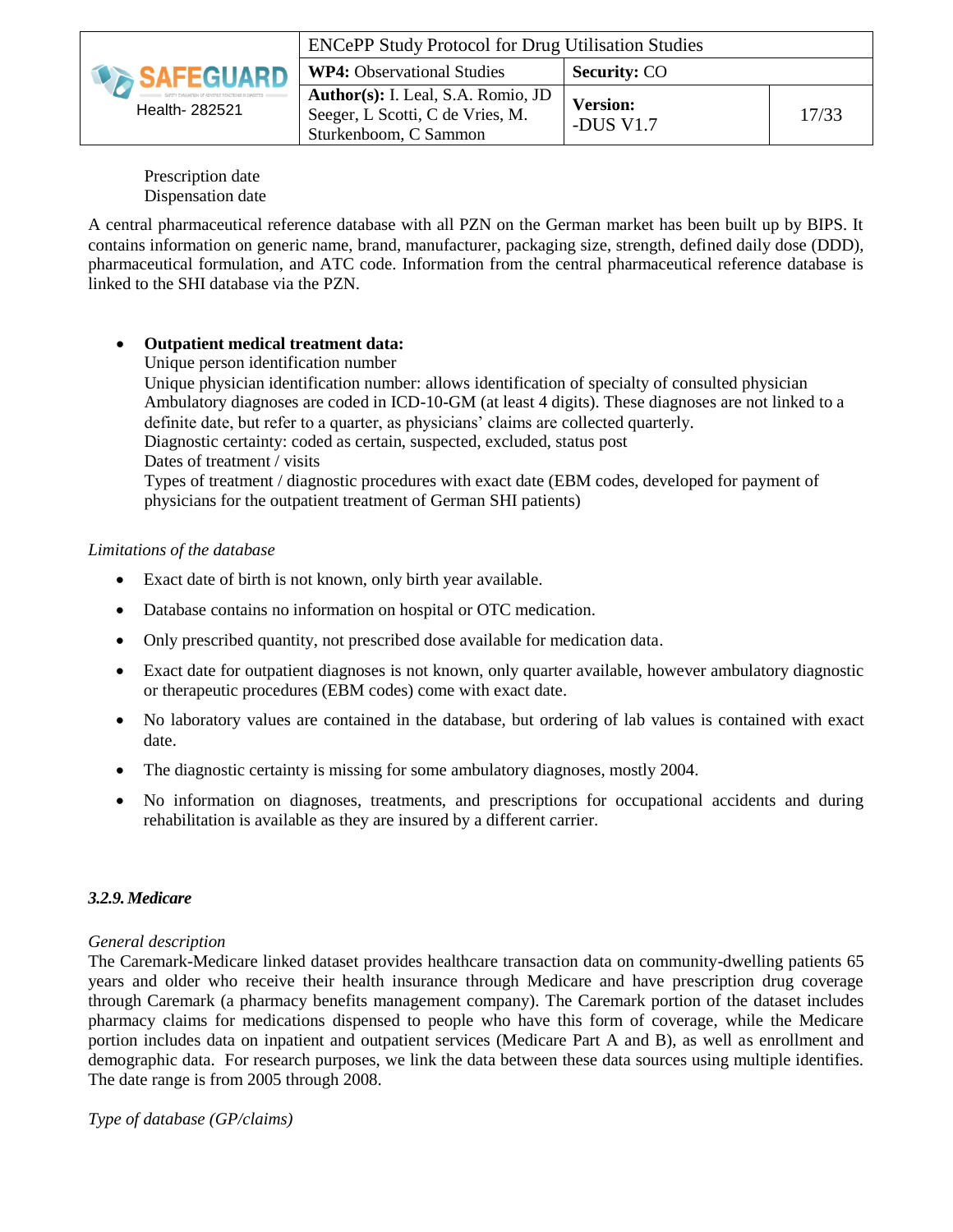| <b><i>SAFEGUARD</i></b><br>Health- 282521 | <b>ENCePP Study Protocol for Drug Utilisation Studies</b>                                              |                              |       |
|-------------------------------------------|--------------------------------------------------------------------------------------------------------|------------------------------|-------|
|                                           | <b>WP4:</b> Observational Studies                                                                      | <b>Security: CO</b>          |       |
|                                           | <b>Author(s):</b> I. Leal, S.A. Romio, JD<br>Seeger, L Scotti, C de Vries, M.<br>Sturkenboom, C Sammon | <b>Version:</b><br>-DUS V1.7 | 18/33 |

Administrative claims from pharmacies, inpatient facilities, and outpatient offices/clinics/ancillary medical services.

#### *Database updates and data time lag*

The Caremark data is updated frequently with an approximate 2-day delay from the date of prescription dispensing until its incorporation in the data source. The Medicare data is updated less frequently with a lag between service and availability in the data source for medical services of between 1-1.5 years.

To be usable for research at BWH, there is a lag of  $1.5 - 2$  years to obtain the most recent data and conduct the linkage between Medicare and Caremark. Thus, the year 2009 data is anticipated to be available for research in mid-2012.

#### *Data subsets and variables*

- Prescriptions: drug name (brand and generic entity), dose, formulation, days supply, number of units dispensed, dispensing date
- Inpatient and outpatient services: medical procedures (ICD-9 procedure codes), outpatient procedures (CPT-4 codes), inpatient and outpatient diagnoses (ICD-9 diagnosis codes), acute inpatient hospitalizations, emergency room visits, skilled nursing facility stays, hospice data, durable medical equipment
- Demographics, including race and ethnicity, as well as vital status
- Payments: reimbursement for inpatient and nursing home, copayments for prescriptions

#### *Limitations of the database*

Variables such as vital signs, lab test results, body mass index, and smoking are not captured; there is no cause of death recorded in the data source; diagnosis code correspond to the reason for the service and not the findings of the service; diagnosis codes could be misapplied

#### **3.3. Study period**

The study period for the drug utilisation study will comprise all the data available in the databases. It will be from from January  $1^{st}$ , 1998 (the earliest data) to the last data drawn down in each DB (2010-2011).

#### **3.4. Study population**

The study population will comprise all persons in the databases during the study period who have at least 365 consecutive days of valid data.

#### **3.5. Follow-up period**

Patients' data will be right-censored at the earliest of the following dates:

- Last data draw down (database-specific but generally 2010-2011);
- Transfer out of the database / end of registration / end of membership / interruption of registration or membership (depending on type of database);
- Death.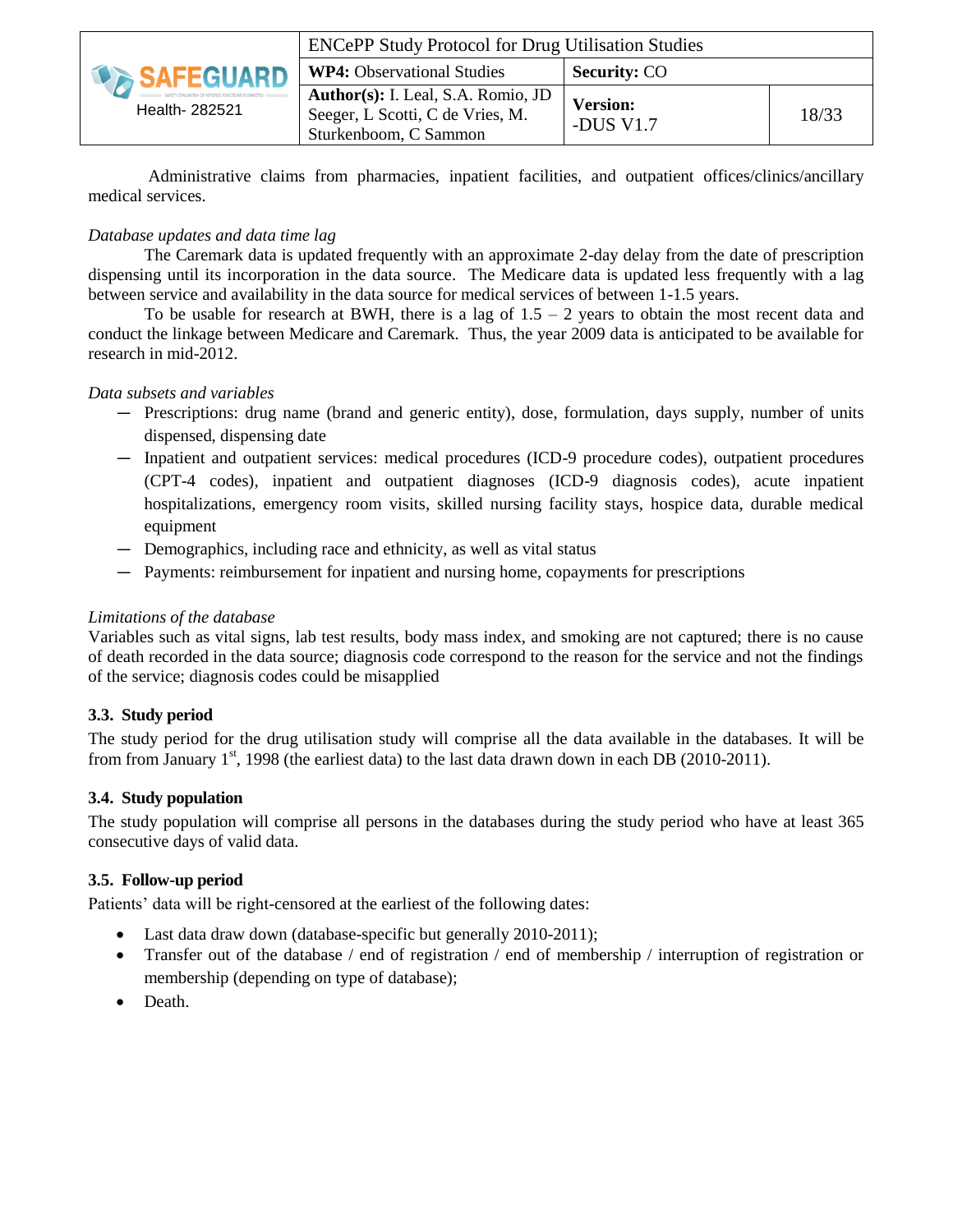| <b>DA SAFEGUARD</b><br>Health- 282521 | <b>ENCePP Study Protocol for Drug Utilisation Studies</b>                                       |                              |       |
|---------------------------------------|-------------------------------------------------------------------------------------------------|------------------------------|-------|
|                                       | <b>WP4:</b> Observational Studies                                                               | <b>Security: CO</b>          |       |
|                                       | Author(s): I. Leal, S.A. Romio, JD<br>Seeger, L Scotti, C de Vries, M.<br>Sturkenboom, C Sammon | <b>Version:</b><br>-DUS V1.7 | 19/33 |

#### **3.6. Data collection**

The following data will need to be prepared by the database owners into a common data input model, in a similar fashion as will be done for the safety studies. These will be the input variables and files for Jerboa, the software tool that was developed previously in EU-ADR (FP7-ICT-2007-215847) and that has been adapted in subsequent pan-European studies funded under FP7 or by the ECDC. Jerboa is used to extract, prepare and aggregate data from a common data input model and subsequently to calculate the proposed drug use parameters in a systematic and uniform approach. To achieve this, database owners will elaborate the data locally, run Jerboa locally, and only aggregated, completely de-identified data will be shared centrally. Jerboa is used to standardise local work across SAFEGUARD partners and to avoid differences in definitions across databases that might impact study findings. Instructions for running Jerboa will accompany each request for data. All Jerboa modules have been or will be cross-validated in SAS.

### *3.6.1.Patient file*

The source population comprises all patients (not just those diagnosed with T2DM) in the database who meet the criterion of having at least 365 days' worth of valid data. For the source population, the following data will be extracted as input files for Jerboa:

| PatiendID  | Patient identifier                                                                                                                                      |
|------------|---------------------------------------------------------------------------------------------------------------------------------------------------------|
| Birthdate  | Date of birth                                                                                                                                           |
| <b>Sex</b> | Sex. Canc be either M or F, for male or female respectively.                                                                                            |
| Startdate  | Date from which the patient is eligible to be included in the study. This is typically the date the<br>patient is entered into the registration system. |
| Enddate    | Date after which the patient is no longer eligible for study inclusion, as defined earlier in the end<br>of data follow-up.                             |

If patients appear multiple times in the dataset with different entry and exit dates, only the first time the patient is entered will be used. This applies to claims databases. The population file will not be separated into subcategories locally; instead, this will be done centrally in Jerboa where required.

### *3.6.2.Prescription file: prescriptions for treating T2DM*

The following information on T2DM medicine use (ATC code A10 – ANNEX I) but also all other drugs will be retrieved from the databases. Underlined fields have to be filled in to keep the prescription: if any of these fields is left empty, the prescription is deleted.

| PatientID   | Patient ID.                                                                                                              |
|-------------|--------------------------------------------------------------------------------------------------------------------------|
| ATC         | Anatomic Therapeutic Chemical code of the drug (7 characters).                                                           |
| Date        | Date of prescription or dispensing (dispensing preferred)                                                                |
| Formulation | Formulation (o=oral/solid, os=oral suspension/solution, r=rectal, p=parenteral $(i.m/i.v, sc)$ , inhal                   |
|             | $=$ inhalation, n=nasal, d=dermal, td=-transdermal, sl = subligual, v=vaginal, ocu=ocular, dep =                         |
|             | parental depot injection, $ves = intravescial$ , $ch = chewing gum$ ). If missing leave empty.                           |
| Strength    | Indicates the strength (amount of active substance) per single entity of the formulation. For solid                      |
|             | formulation listed it in mg. For liquid formulations listed it in mg per ml. Convert to mg or                            |
|             | mg/ml if required. If missing leave empty.                                                                               |
| TotalUnits  | Total number of single entities of the formulation: tablets, capsules, suppositories, number of                          |
|             | injections. In case of an oral suspension/solution indicate the total number of ml of the Rx. If<br>missing leave empty. |
| UnitsPerDay | Number of prescribed units per day (if available as primary information). In case of an oral                             |
|             |                                                                                                                          |
|             | suspension/solution indicate the number of mls per day. In case of an injection indicate the                             |
|             | number of injections per day. If missing leave empty.                                                                    |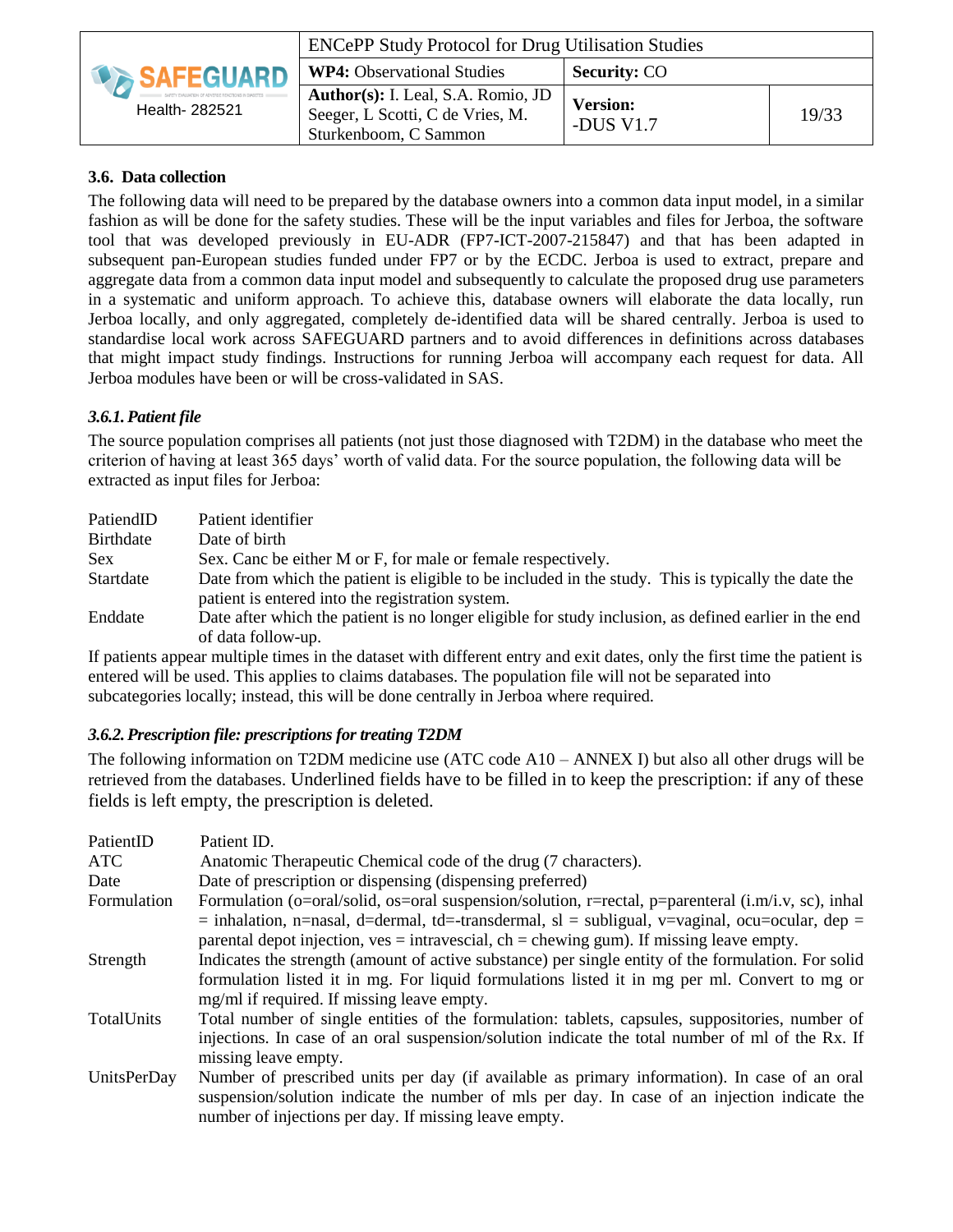|                                             | <b>ENCePP Study Protocol for Drug Utilisation Studies</b>                                       |                              |       |
|---------------------------------------------|-------------------------------------------------------------------------------------------------|------------------------------|-------|
| <b><i>DESAFEGUARD</i></b><br>Health- 282521 | <b>WP4:</b> Observational Studies                                                               | <b>Security: CO</b>          |       |
|                                             | Author(s): I. Leal, S.A. Romio, JD<br>Seeger, L Scotti, C de Vries, M.<br>Sturkenboom, C Sammon | <b>Version:</b><br>-DUS V1.7 | 20/33 |

- DDDtotal Total number of DDDs of the prescription for the specific formulation and ATC. Please use local values and otherwise the WHO standard. Do not calculate. If missing leave empty.
- Duration Prescribed duration of the prescription in case it is specified. If the information above is available together with the prescribed duration, please provide all. Provide also the type of information available on duration (i.e., if it is legend duration, duration by DDD, etc). This field has to be filled in for all drugs of interest, drugs with ATC code A10. For all others, leave empty if missing.

Based on the information provided, Jerboa will calculate, through 3 different modules, the duration of each prescription: please see ANNEX II for calculations.

#### *3.6.3.Measurements file*

A wide range of risk factors that are possibly also determinants of T2DM medicine prescribing has been identified for the risk assessment studies; these covariates are listed in ANNEX III. To inform our assessment as to whether these covariates act as confounders in practice, in the utilisation study for each patient diagnosed with T2DM the covariate status will be determined as well as whether they are predictive of drug choice or any other utilisation patterns. To this end, a data file will be created that comprises the following variables:

| PatientID     | Patient identifier                                                                           |
|---------------|----------------------------------------------------------------------------------------------|
| Date          | Start date when the measurement first applies. For diagnoses this would be the date of       |
|               | diagnosis                                                                                    |
| CovariateType | Type of measurement. This table should include all covariates (potential confounders)        |
|               | and risk factors that are not included in prescription tables or patient tables, such tables |
|               | as smoking habits, diabetes mellitus etc.                                                    |
| StartOrEnd    | Indicates the START or END of the measurement (optional, can be left empty)                  |

#### **3.7. Outcome measures**

#### *3.7.1.Population level*

#### **Prevalence of T2DM medicine use**

Monthly prevalence of use, overall and by type of T2DM medication (ATC7, 5, and 4 digit), will be reported as the number of patients using the medication divided by the total number of people present in the population at that time.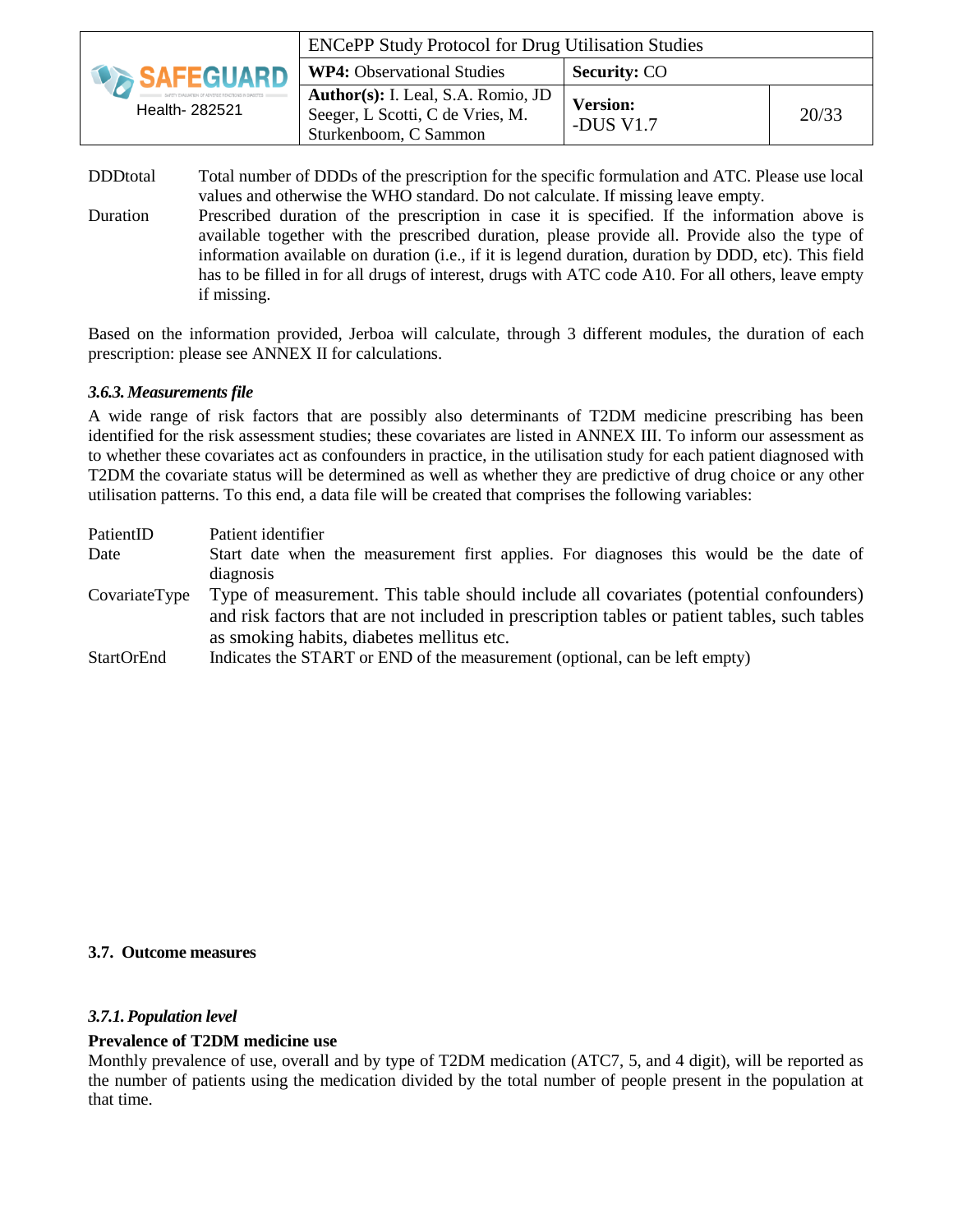| <b>DESAFEGUARD</b><br>Health- 282521 | <b>ENCePP Study Protocol for Drug Utilisation Studies</b>                                       |                              |       |
|--------------------------------------|-------------------------------------------------------------------------------------------------|------------------------------|-------|
|                                      | <b>WP4:</b> Observational Studies                                                               | <b>Security: CO</b>          |       |
|                                      | Author(s): I. Leal, S.A. Romio, JD<br>Seeger, L Scotti, C de Vries, M.<br>Sturkenboom, C Sammon | <b>Version:</b><br>-DUS V1.7 | 21/33 |

Table 1. Parameters to estimate measures of prevalence of use of drugs for the treatment of T2DM

| <b>Measure</b>         | Unit of  | Unit      | <b>Numerator</b>  | <b>Denominator</b> | Output              |
|------------------------|----------|-----------|-------------------|--------------------|---------------------|
|                        | time     |           |                   |                    | <b>Jerboa</b>       |
| Prevalence of specific | Calendar | Number /  | Number of         | Total number       | Prevalence          |
| T2DM treatment product | month    | 100,000   | individuals       | of person          | of use per          |
|                        |          | persons / | having at         | months in that     | T <sub>2</sub> DM   |
|                        |          | month     | least one         | month              | treatment           |
|                        |          |           | day               |                    | product             |
|                        |          |           | exposure to       |                    | (ATC <sub>7</sub> ) |
|                        |          |           | that specific     |                    | level) by           |
|                        |          |           | T <sub>2</sub> DM |                    | calendar            |
|                        |          |           | treatment         |                    | month and           |
|                        |          |           | product in        |                    | calendar            |
|                        |          |           | that              |                    | year by age         |
|                        |          |           | calendar          |                    | and sex             |
|                        |          |           | month             |                    |                     |
| Prevalence of specific | Calendar | Number /  | Number of         | Total number       | Prevalence          |
| T2DM treatment class   | month    | 100,000   | individuals       | of person          | of use per          |
|                        |          | persons / | having at         | months in that     | T <sub>2</sub> DM   |
|                        |          | month     | least one         | month              | treatment           |
|                        |          |           | day               |                    | (ATC <sub>5</sub> ) |
|                        |          |           | exposure to       |                    | level) by           |
|                        |          |           | that specific     |                    | calendar            |
|                        |          |           | T2DM drug         |                    | month and           |
|                        |          |           | treatment         |                    | calendar            |
|                        |          |           | class in that     |                    | year by age         |
|                        |          |           | calendar          |                    | and sex             |
|                        |          |           | month             |                    |                     |
| Prevalence of any      | Calendar | Number /  | Number of         |                    | Prevalence          |
| pharmacological T2DM   | month    | 100,000   | individuals       |                    | of use per          |
| treatment              |          | persons / | having at         |                    | T <sub>2</sub> DM   |
|                        |          | month     | least one         |                    | treatment           |
|                        |          |           | day               |                    | (ATC <sub>4</sub> ) |
|                        |          |           | exposure to       |                    | level) by           |
|                        |          |           | any T2DM          |                    | calendar            |
|                        |          |           | drug              |                    | month and           |
|                        |          |           | treatment in      |                    | calendar            |
|                        |          |           | that              |                    | year by age         |
|                        |          |           | calendar          |                    | and sex             |
|                        |          |           | month             |                    |                     |

The output files from Jerboa will include the numerator, denominator and outcome measure by different ATC levels, 5-year age categories, sex and calendar year (see Table). These datasheets will be sent from the local sites to the remote research environment (RRE).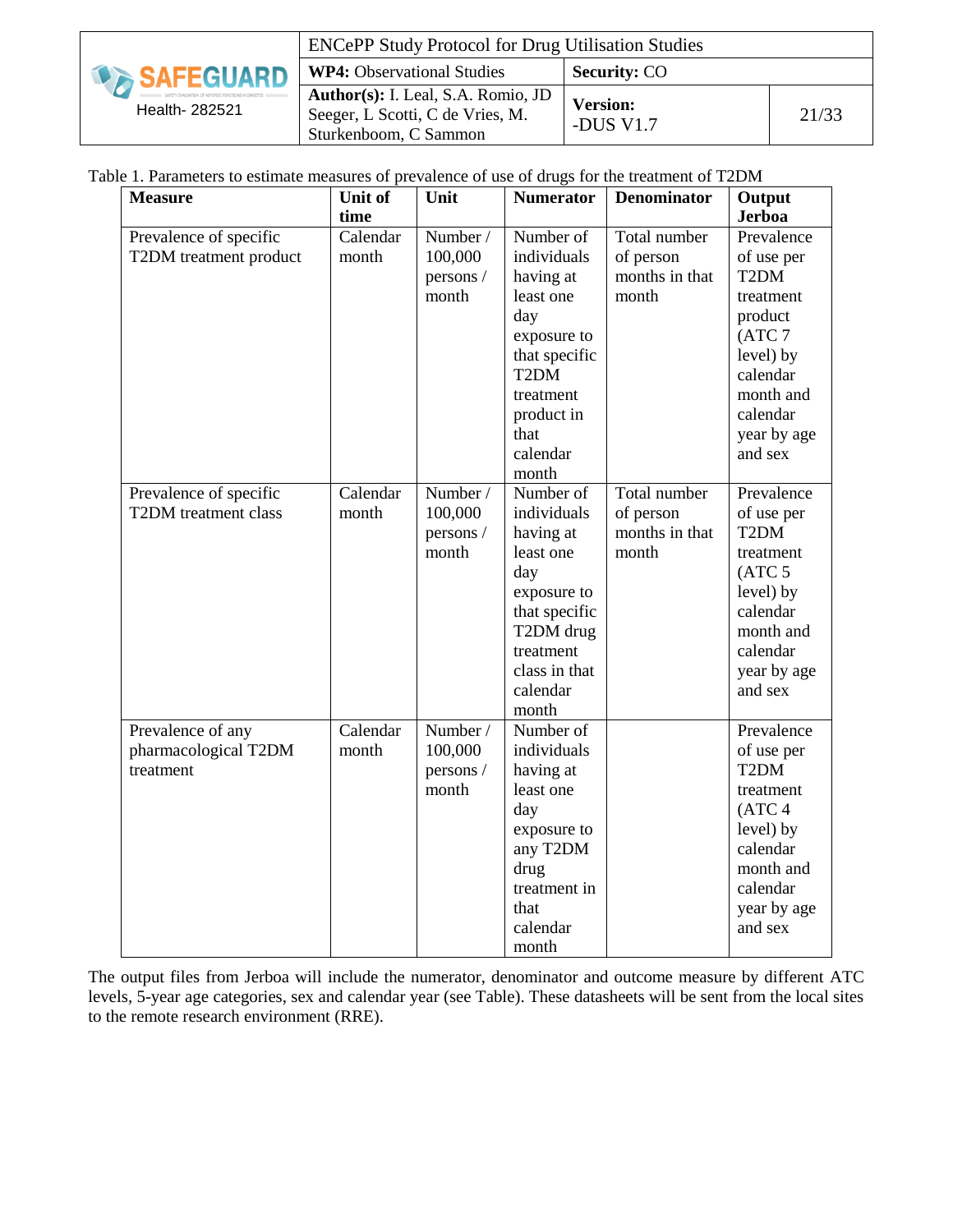|                     | <b>ENCePP Study Protocol for Drug Utilisation Studies</b>                                       |                              |       |
|---------------------|-------------------------------------------------------------------------------------------------|------------------------------|-------|
| <b>DA SAFEGUARD</b> | <b>WP4:</b> Observational Studies                                                               | <b>Security: CO</b>          |       |
| Health- 282521      | Author(s): I. Leal, S.A. Romio, JD<br>Seeger, L Scotti, C de Vries, M.<br>Sturkenboom, C Sammon | <b>Version:</b><br>-DUS V1.7 | 22/33 |

### *3.7.2.New users and incidence of T2DM medicine use*

A 'new user' is defined as a patient receiving the first prescription for any pharmacological T2DM treatment during the study period without having had any prescription to treat T2DM in the 12 months leading up to that prescription. Once a patient has been started on any form of pharmacological T2DM treatment they will no longer be considered eligible for classification as a new user, even if a period of non-use ensues. The latter will be considered potential non-compliance with treatment or a return to management with diet and exercise alone.

Table 2. Parameters to estimate incidence of use of drugs for the treatment of T2DM

| <b>Measure</b>    | Unit of time | Unit          | <b>Numerator</b>    | <b>Denominator</b> | <b>Output Jerboa</b> |
|-------------------|--------------|---------------|---------------------|--------------------|----------------------|
| Incidence of      | Calendar     | Number of     | Number of           | Total number       | Incidence of use     |
| specific          | month        | users $/$     | new users in        | of person          | for each             |
| T <sub>2</sub> DM |              | 100,000       | that calendar       | months             | pharmacological      |
| treatment         |              | person months | month               | contributed in     | T <sub>2</sub> DM    |
| product           |              |               |                     | that calendar      | treatment (ATC       |
| initiation        |              |               |                     | month              | 7 level) by          |
|                   |              |               |                     | (excluding any     | calendar month       |
|                   |              |               |                     | person time        | and calendar         |
|                   |              |               |                     | from the run-in    | year stratified      |
|                   |              |               |                     | period)            | by age and sex       |
| Incidence of      | Calendar     | Number of     | Number of           | Total number       | Incidence of use     |
| T <sub>2</sub> DM | month        | users /       | new users of        | of person          | for each             |
| treatment class   |              | 100,000       | any drug from       | months             | pharmacological      |
| initiation        |              | person months | a T <sub>2</sub> DM | contributed in     | T <sub>2</sub> DM    |
|                   |              |               | treatment class     | that calendar      | treatment (ATC       |
|                   |              |               | in that             | month              | 5 level) by          |
|                   |              |               | calendar            | (excluding any     | calendar month       |
|                   |              |               | month               | person time        | and calendar         |
|                   |              |               |                     | from the run-in    | year stratified      |
|                   |              |               |                     | period)            | by age and sex       |
| Incidence of      | Calendar     | Number of     | Number of           | Total number       | Incidence of use     |
| any T2DM          | month        | users $/$     | new users any       | of person          | for each             |
| treatment         |              | 100,000       | T <sub>2</sub> DM   | months             | pharmacological      |
| initiation        |              | person months | medicine in         | contributed in     | T <sub>2</sub> DM    |
|                   |              |               | that calendar       | that calendar      | treatment (ATC       |
|                   |              |               | month               | month              | 4 level) by          |
|                   |              |               |                     | (excluding any     | calendar month       |
|                   |              |               |                     | person time        | and calendar         |
|                   |              |               |                     | from the run-in    | year stratified      |
|                   |              |               |                     | period)            | by age and sex       |

The length of the required naïve period can vary depending on prescribing patterns locally or associated with the drug treatment. Gaps between prescriptions will be identified and the distribution of the length of these gaps will be evaluated to determine at what point (after how many days) 75%, 80, 85%, 90% and 95% of patients have collected a new prescription for further T2DM treatment. This will inform our best estimate of a minimally required run-in period to reliably identify truly treatment-naïve users.

The output files of Jerboa that will be shared will comprise the numerator, denominator and outcome measures by different ATC levels, calendar month/year, age and sex (see Table). These data sheets will be sent from the local sites to the RRE.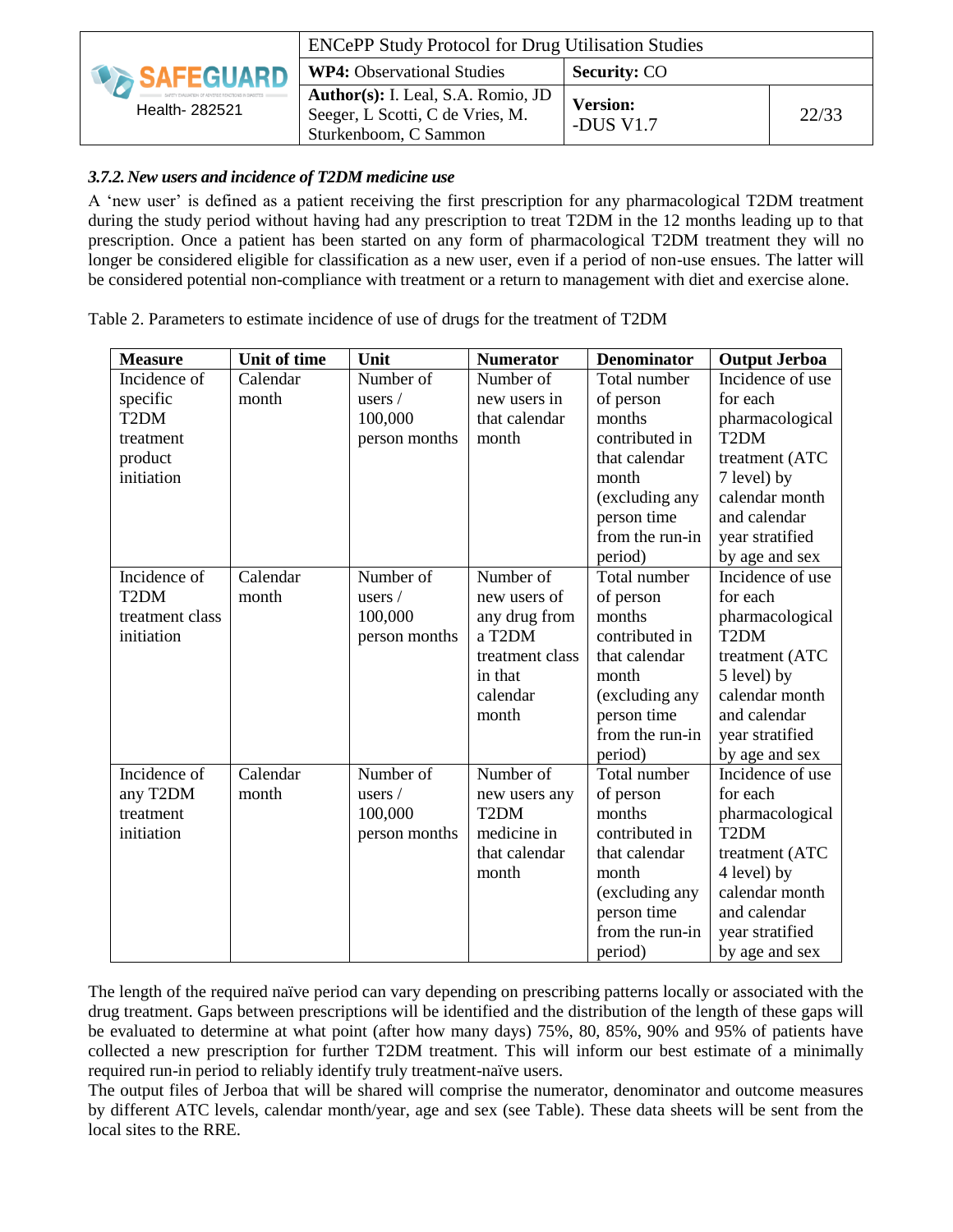|                          | <b>ENCePP Study Protocol for Drug Utilisation Studies</b>                                       |                              |       |
|--------------------------|-------------------------------------------------------------------------------------------------|------------------------------|-------|
| <b>EXAMPLE SAFEGUARD</b> | <b>WP4:</b> Observational Studies                                                               | <b>Security: CO</b>          |       |
| Health- 282521           | Author(s): I. Leal, S.A. Romio, JD<br>Seeger, L Scotti, C de Vries, M.<br>Sturkenboom, C Sammon | <b>Version:</b><br>-DUS V1.7 | 23/33 |

#### *3.7.3.Volume of T2DM treatment use*

The volume of T2DM treatment use will be expressed as the number of prescriptions and the person-time exposed during follow-up in the study population. For all products evaluated at ATC code level ATC 7, the Jerboa file that will be sent to the RRE will comprise the number of prescriptions, the number of person months exposed, the denominator (i.e. the total number of person months contributed excluding the run-in period) and outcome measures (total number of prescriptions by calendar month and calendar year as well as the total number of person days exposed by calendar month and calendar year) for all products stratified by age, sex and calendar year.

#### **3.8. Person level use analyses**

For each individual patient we will calculate several parameters to estimate duration of use, persistence with treatment, as well as treatment discontinuation or switching over the study period. These parameters will allow for the analysis of utilisation patterns.

#### *3.8.1.Duration of T2DM use*

For new users, we will calculate how long people remain on the first type of treatment before discontinuing, receiving additional T2DM treatment, or switching to different treatment altogether. The parameters to be calculated for duration of use are given in Table 3 below:

|  |  |  | Table 3. Parameters to estimate the duration, persistence and volume of T2DM treatment per patient |  |
|--|--|--|----------------------------------------------------------------------------------------------------|--|
|  |  |  |                                                                                                    |  |

| <b>Measure</b>          | <b>Output Jerboa</b>                                                  |
|-------------------------|-----------------------------------------------------------------------|
| Volume of T2DM          | Total number of prescriptions following study entry                   |
| medicine use            |                                                                       |
| Duration of follow-up   | Total number of DDDs covered by prescriptions                         |
| (by DDDs)               |                                                                       |
| Duration of follow-up   | Total number of days covered by prescriptions                         |
| (by days)               |                                                                       |
| Volume of T2DM          | Total number of prescriptions in first year after study entry         |
| prescriptions in first  |                                                                       |
| year                    |                                                                       |
| Total DDDs covered by   | Total number of DDDs covered by prescriptions                         |
| T2DM prescriptions in   |                                                                       |
| first year              |                                                                       |
| Duration of T2DM        | Total number of person days covered by treatment with T2DM            |
| treatment in first year | medicines                                                             |
| Persistence with T2DM   | Total number of person days covered by treatment with T2DM            |
| treatment in first year | medicines divided by the Total number of person days contributed by   |
|                         | study participants' first year of person time following initiation of |
|                         | T2DM treatment.                                                       |

The Jerboa output file will be at the level of an individual patient and comprise the following variables: ATC code (level 7) for first T2DM treatment, year of study entry, age at study entry, sex, days of follow-up after the first prescription, and all covariates as listed in ANNEX III.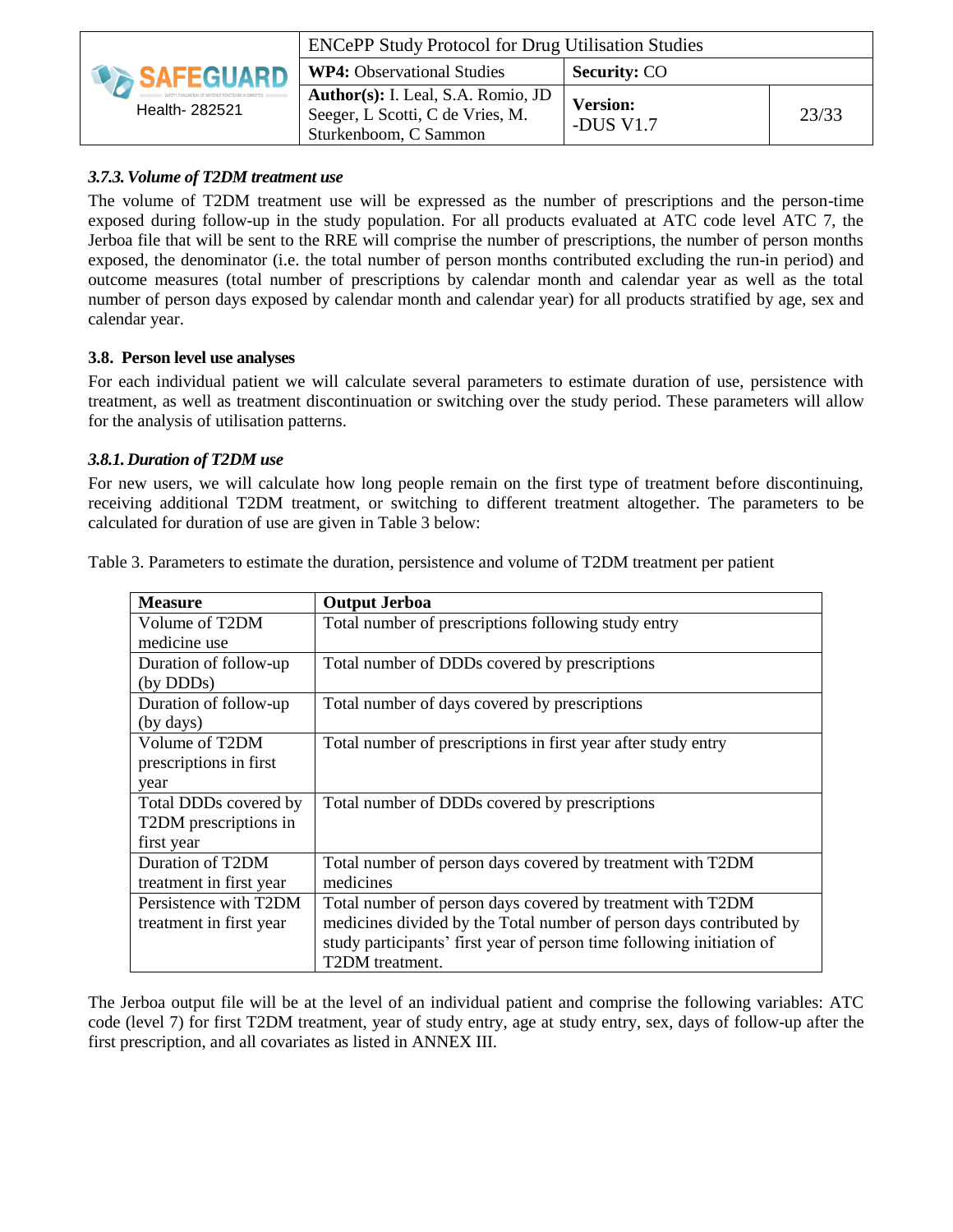|                    | <b>ENCePP Study Protocol for Drug Utilisation Studies</b>                                       |                                |       |
|--------------------|-------------------------------------------------------------------------------------------------|--------------------------------|-------|
| <b>DESAFEGUARD</b> | <b>WP4:</b> Observational Studies                                                               | <b>Security: CO</b>            |       |
| Health- 282521     | Author(s): I. Leal, S.A. Romio, JD<br>Seeger, L Scotti, C de Vries, M.<br>Sturkenboom, C Sammon | <b>Version:</b><br>-DUS $V1.7$ | 24/33 |

#### **3.9. Prescription level analyses**

#### *3.9.1.Characteristics of prescriptions for T2DM treatment*

The following characteristics of T2DM medicine use will be assessed for each product at ATC 7 level: duration of treatment as covered by the prescription, strength, formulation, daily dose, amount prescribed / dispensed, calendar year and month of prescribing, age & sex of the patient for whom the medicine was prescribed, as well as all covariates (listed in ANNEX III) valid for that patient on the date the T2DM medicine prescription was issued / dispensed (depending on the data source).

#### *3.9.2.Overlap of multiple T2DM treatments*

In case of two or more (partly) overlapping prescriptions, either a person has switched medication or more than one product is prescribed concomitantly. For the purposes of this study, if prescribing for one product is discontinued whereas a second product is added or continued, this will be considered a treatment switch. If however, multiple products are being prescribed continuously together – not necessarily on the same day, but such that the prescriptions result in treatment overlap, concomitant use will be assumed and utilisation will be mapped accordingly. Our analysis of the distribution of treatment gaps for each product at ATC level 7 will inform our decision as to whether the gap is large enough for us to assume a product is discontinued or whether we assume the gap represents less than 100% treatment persistence.

#### *3.9.3.Channelling*

Channelling occurs when interventions and/or drugs are prescribed to subjects who have a greater risk *a priori* of an adverse event or who are perceived to have a particularly high likelihood of benefiting from that specific therapy over more conventional treatment. Channelling is a type of allocation bias and it is likely to occur for newer T2DM medicines, because they will be prescribed to people who are insufficiently responsive to their existing treatment. This may have occurred with the TZDs, DPP4 antagonists, incretin-based therapies as well as analogue insulins. We will assess the extent of such channelling in different databases, in different countries between products and over time by comparing the patient characteristics of users of different products.

#### *3.9.4.Analyses of T2DM treatment patterns*

All data elaboration will be carried out locally using Jerboa scripts. The output can be used locally but it will also be submitted to the RRE for central use in the analyses. Utilisation will be described on a population, person and prescription level and compared between databases and countries. Characteristics of T2DM medicine users will be described and compared between different products by database and by country. Predictors of early or later treatment switches or discontinuation will be identified using survival analyses in which failure will be defined as a treatment switch in the first, or discontinuation in the second case. Predictors of persistence with treatment will be identified using logistic regression, in which a cut-off for 'persistence' will be identified based on the distribution of persistence. Sensitivity analyses regarding the choice of cut-off point will be carried out. Interrupted time series will be carried out using an  $ARIMA(p,d,q)$  model. In order to take into account and evaluate the regulatory interventions such as the removal of rosiglitazone from the market or licensing of new therapies (e.g. incretin based therapies), an intervention model with a complex transfer function will be used. In the time-series analysis, identification, estimation and diagnosis are necessary to model the data pattern. Identification of the model will be performed via autocorrelation and partial autocorrelation functions. Estimation of parameters p and q will be done using standard maximum likelihood approach. Diagnosis will be done analyzing residual scores; residuals will be studied using residual plots.

#### **3.10. Limitations**

This study will use data originating from different types of health care sources. These sources each have different levels of accuracy and reliability; this will impact on comparability of the data across participating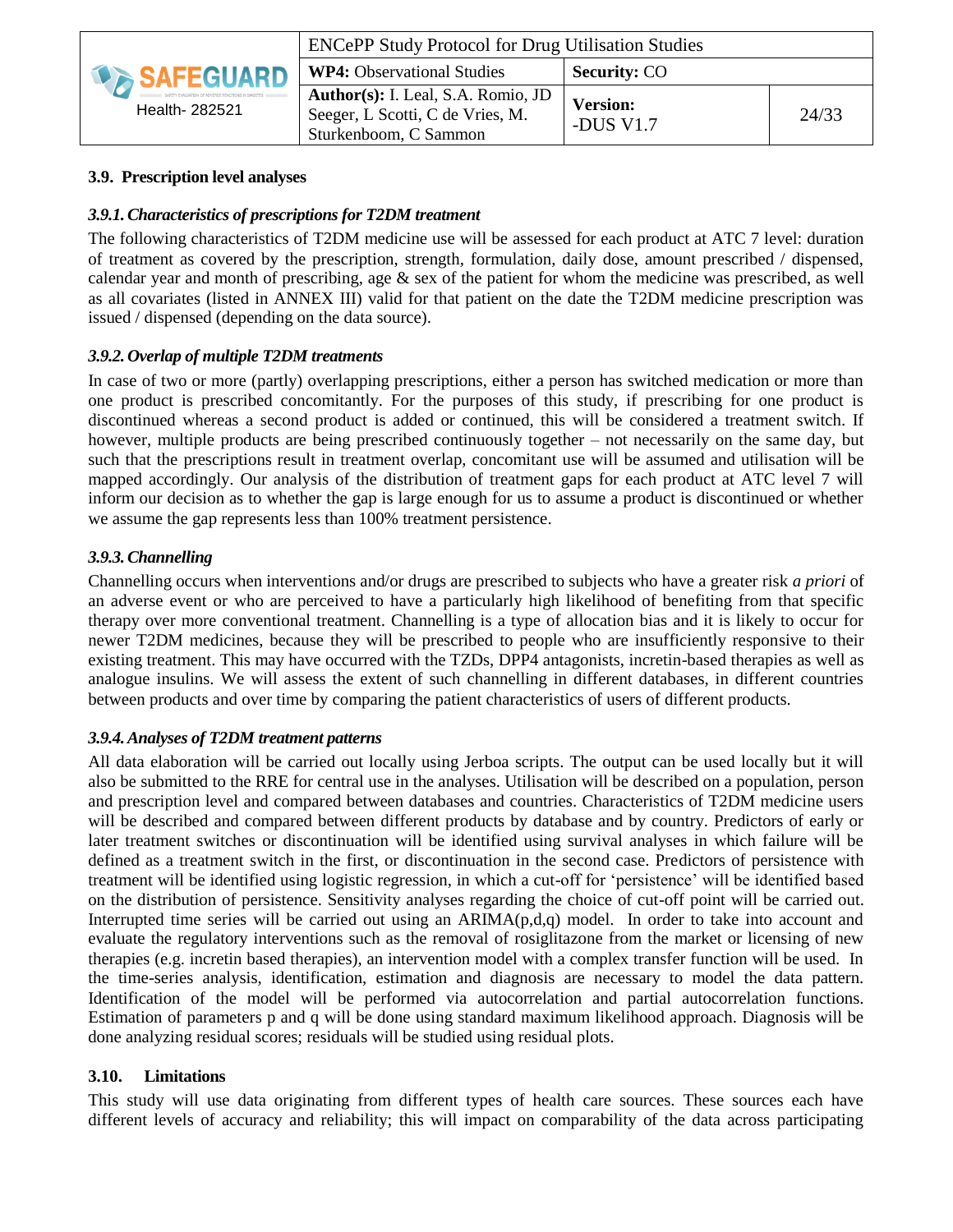|                     | <b>ENCePP Study Protocol for Drug Utilisation Studies</b>                                       |                              |       |
|---------------------|-------------------------------------------------------------------------------------------------|------------------------------|-------|
| <b>DA SAFEGUARD</b> | <b>WP4:</b> Observational Studies                                                               | <b>Security: CO</b>          |       |
| Health- 282521      | Author(s): I. Leal, S.A. Romio, JD<br>Seeger, L Scotti, C de Vries, M.<br>Sturkenboom, C Sammon | <b>Version:</b><br>-DUS V1.7 | 25/33 |

centres. In addition, information regarding treatment dosages, duration, the amount prescribed, as well as primary and secondary non-compliance is often missing or incomplete. We will impute values where necessary and carry out sensitivity analyses to evaluate the impact of assumptions made.

### **4. Quality Control**

The studies will be conducted according to the Good pharmacoepidemiology Guidelines (GPP) issued by the International Society of Pharmacoepidemiology [8] following the Guide on Methodological Standards in Pharmacoepidemiology from The European Network of Centres for Pharmacoepidemiology and Pharmacovigilance (ENCePP) [9].

#### **a. Scientific Advisory Board**

The Scientific Advisory Board (SAB), with consultative function, will be formed by independent experts external to the project, so that the expertise and knowledge necessary to assist the Steering Committee on scientific and technical grounds are gathered. There will be 2 fixed SAB members, who will be selectively complemented by other experts during the project's development depending on the issues to be discussed. The SAB will usually meet once per year.

#### **b. Reporting and dissemination of results.**

The work plan structure in SAFEGUARD has been carefully designed to cover all aspects requiring specific effort towards a successful completion, and divides activities into eight work packages (WP). Among them WP8 is in charge of the dissemination and communication of results. A "Communication Plan" has been set up for the dissemination of results of the studies conducted by the SAFEGUARD Consortium. Specifically for the drug utilisation study, the dissemination undertakings will entail primarily, though not exclusively, scientifically driven interactions that will include, at least:

- Publication of scientific papers in peer reviewed journals.
- Presentations at relevant events (congresses, meetings, workshops, etc)

#### **c. Protocol amendments**

Amendments to the study protocol will be generated as needed during the conduction of the study and will be properly documented in a new version of this document. The rationale of the amendment will also be documented.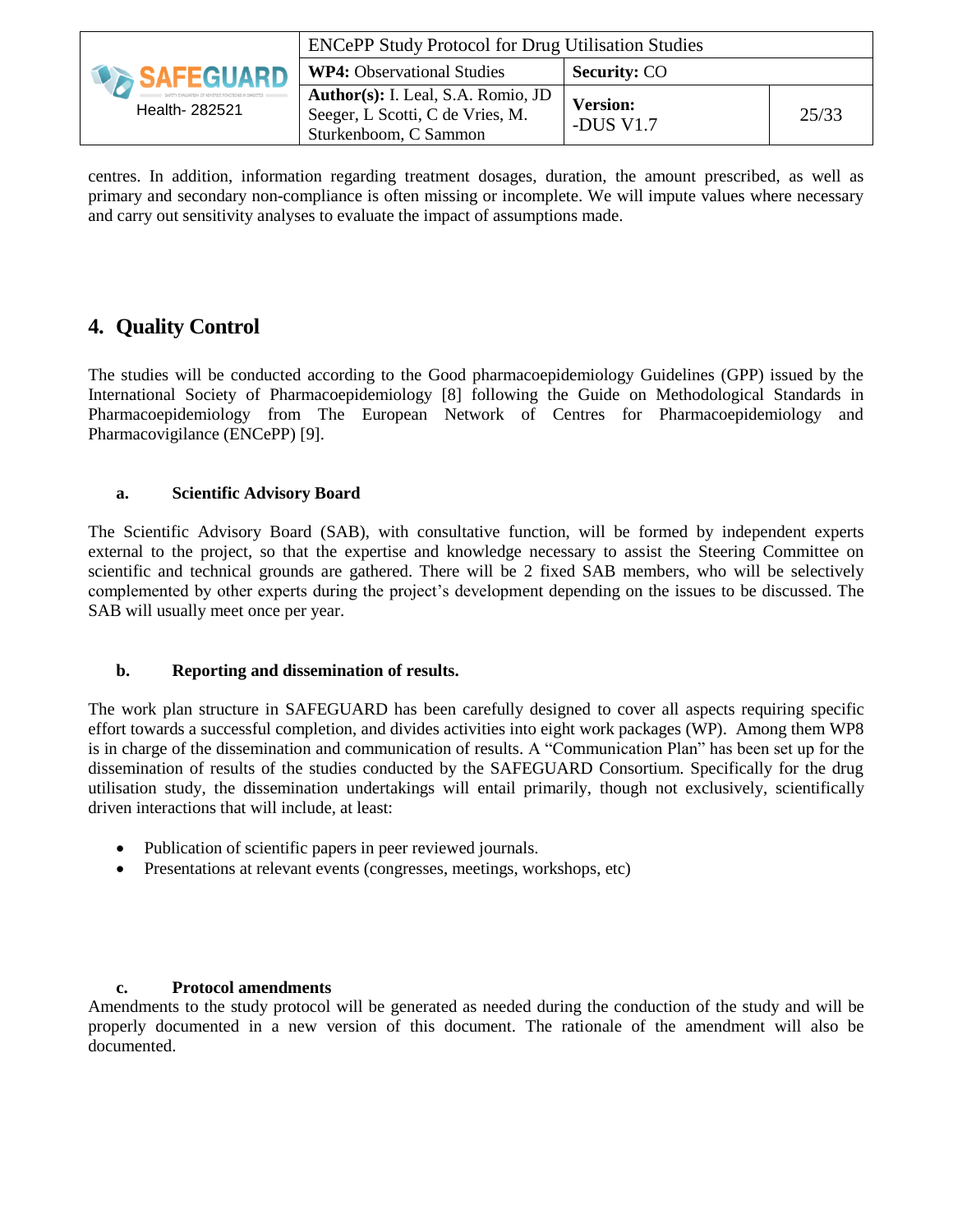|                    | <b>ENCePP Study Protocol for Drug Utilisation Studies</b>                                       |                              |       |
|--------------------|-------------------------------------------------------------------------------------------------|------------------------------|-------|
| <b>DESAFEGUARD</b> | <b>WP4:</b> Observational Studies                                                               | <b>Security: CO</b>          |       |
| Health- 282521     | Author(s): I. Leal, S.A. Romio, JD<br>Seeger, L Scotti, C de Vries, M.<br>Sturkenboom, C Sammon | <b>Version:</b><br>-DUS V1.7 | 26/33 |

## **5. Ethical, Data Privacy, and Legal Issues**

The study protocol will be submitted to local Scientific and Ethical Advisory Boards according to local requirements. A study-specific central remote research environment (RRE) for secure access by consortium members will be used. Each participant database will process personal data collected in national/regional electronic health record databases using Jerboa  $\odot$  v2.9.21, a custom-built software written in Java <sup>™</sup>. Due to data protection and ethical considerations, Jerboa© output files will contain only anonymised de-identifiable data. These output files will be shared in the RRE where consortium members will have a secure and restricted access and where data will be analysed. Details of the RRE will be given in D4.2.

### REFERENCES

- 1 Kannel WB, McGee DL. Diabetes and cardiovascular disease. The Framingham study. JAMA 1979;241(19):2035-2038.
- 2 Fuller JH, Shipley MJ, Rose G, Jarrett RJ, Keen H. Mortality from coronary heart disease and stroke in relation to degree of glycaemia: the Whitehall study. British Medical Journal Clinical Research Ed 1983;287(6396):867-870.
- 3 Asia Pacific Cohort Studies Collaboration. The effects of diabetes on the risks of major cardiovascular diseases and death in the Asia-Pacific region. Diabetes Care 2003;26(2):360-366.
- 4 Stamler J, Vaccaro O, Neaton JD, Wentworth D (1993) Diabetes, other risk factors, and 12-year cardiovascular mortality for men screened in the Multiple Risk Factor Intervention Trial. Diabetes Care 16(2):434-444.
- 5 Giovannuci E, Harlan DM, Archer MC, et al. Diabetes and cancer: a consensus report. Ca Cancer J Clin 2010;60:207-221.
- 6 Currie CJ, Poole CD, Gale EA. The influence of glucose-lowering therapies on cancer risk in type 2 diabetes. Diabetologia 2009;52:1766-77.
- 7 [Inzucchi](http://www.ncbi.nlm.nih.gov/pubmed?term=Inzucchi%20SE%5BAuthor%5D&cauthor=true&cauthor_uid=22526604) SE, [Bergenstal](http://www.ncbi.nlm.nih.gov/pubmed?term=Bergenstal%20RM%5BAuthor%5D&cauthor=true&cauthor_uid=22526604) RM, [Buse](http://www.ncbi.nlm.nih.gov/pubmed?term=Buse%20JB%5BAuthor%5D&cauthor=true&cauthor_uid=22526604) JB, [Diamant](http://www.ncbi.nlm.nih.gov/pubmed?term=Diamant%20M%5BAuthor%5D&cauthor=true&cauthor_uid=22526604) M, [Ferrannini](http://www.ncbi.nlm.nih.gov/pubmed?term=Ferrannini%20E%5BAuthor%5D&cauthor=true&cauthor_uid=22526604) E, [Nauck](http://www.ncbi.nlm.nih.gov/pubmed?term=Nauck%20M%5BAuthor%5D&cauthor=true&cauthor_uid=22526604) M, [Peters](http://www.ncbi.nlm.nih.gov/pubmed?term=Peters%20AL%5BAuthor%5D&cauthor=true&cauthor_uid=22526604) AL, [Tsapas](http://www.ncbi.nlm.nih.gov/pubmed?term=Tsapas%20A%5BAuthor%5D&cauthor=true&cauthor_uid=22526604) A, [Wender](http://www.ncbi.nlm.nih.gov/pubmed?term=Wender%20R%5BAuthor%5D&cauthor=true&cauthor_uid=22526604) [R,](http://www.ncbi.nlm.nih.gov/pubmed?term=Wender%20R%5BAuthor%5D&cauthor=true&cauthor_uid=22526604) [Matthews](http://www.ncbi.nlm.nih.gov/pubmed?term=Matthews%20DR%5BAuthor%5D&cauthor=true&cauthor_uid=22526604) DR. Management of hyperglycaemia in type 2 diabetes: a patient-centered approach. Position statement of the American Diabetes Association (ADA) and the European Association for the Study of Diabetes (EASD). [Diabetologia.](http://www.ncbi.nlm.nih.gov/pubmed/22526604) 2012 Jun;55(6):1577-96. Epub 2012 Apr 20.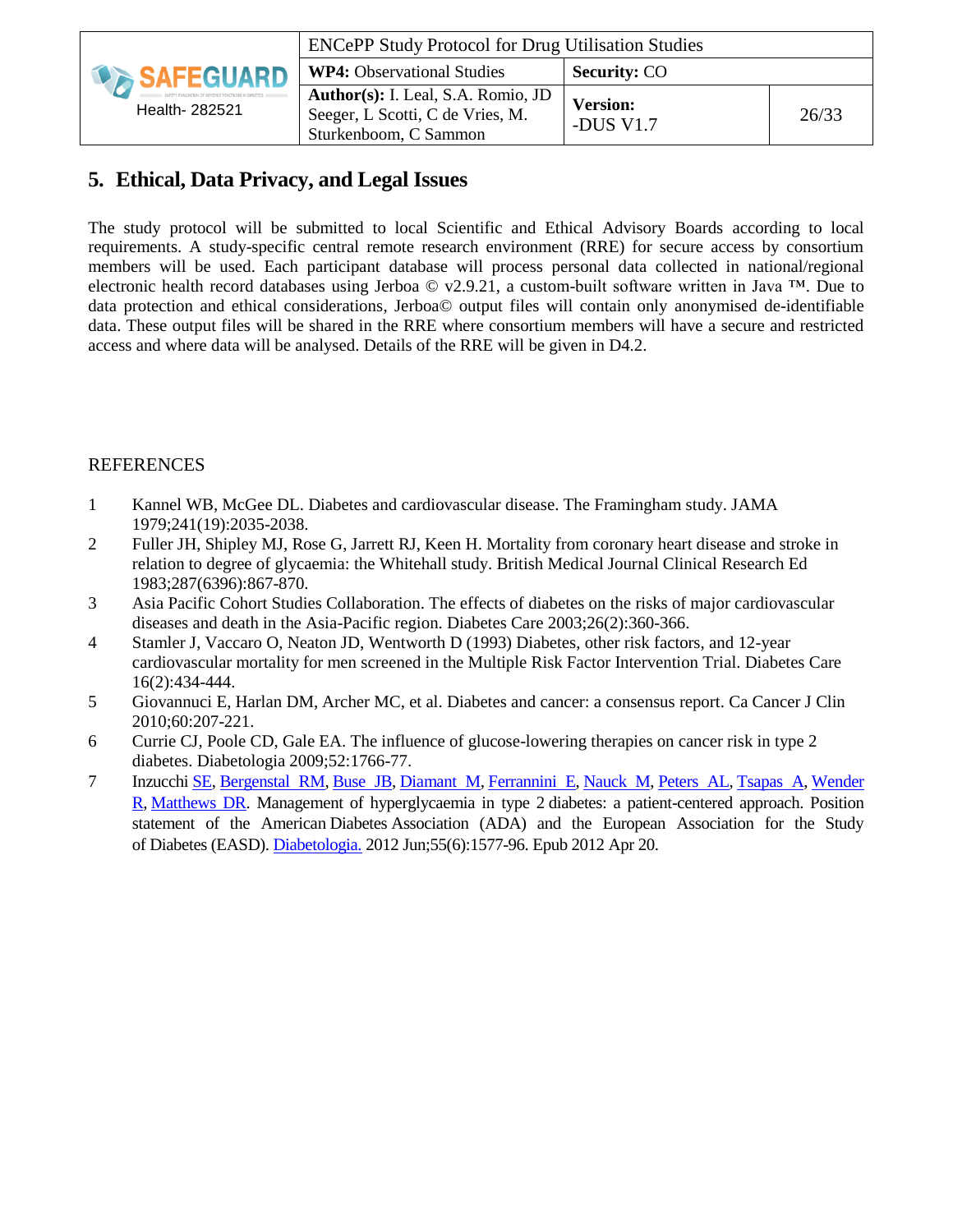|                            | <b>ENCePP Study Protocol for Drug Utilisation Studies</b>                                       |                              |       |
|----------------------------|-------------------------------------------------------------------------------------------------|------------------------------|-------|
| <b><i>DA SAFEGUARD</i></b> | <b>WP4:</b> Observational Studies                                                               | <b>Security: CO</b>          |       |
| Health- 282521             | Author(s): I. Leal, S.A. Romio, JD<br>Seeger, L Scotti, C de Vries, M.<br>Sturkenboom, C Sammon | <b>Version:</b><br>-DUS V1.7 | 27/33 |

# **ANNEX I: Non-insulin blood glucose lowering drugs (NIBGLD) and insulins**

| Substance                                                 | ATC code |
|-----------------------------------------------------------|----------|
| Biguanides (A10BA)                                        |          |
| Metformin                                                 | A10BA02  |
| Phenformin                                                | A10BA01  |
| <b>Buformin</b>                                           | A10BA03  |
| Sulfonamides, urea derivates (A10BB)                      |          |
| Glibenclamide (Glyburide - USA)                           | A10BB01  |
| Chlorpropamide                                            | A10BB02  |
| Tolbutamide                                               | A10BB03  |
| Tolazamide                                                | A10BB05  |
| Carbutamide                                               | A10BB06  |
| Gliclazide (not marketed in the<br>USA)                   | A10BB09  |
| Glimepiride                                               | A10BB12  |
| Glipizide                                                 | A10BB07  |
| Acetohexamide                                             | A10BB31  |
| Glibornuride                                              | A10BB04  |
| Gliquidone                                                | A10BB08  |
| Metahexamide                                              | A10BB10  |
| Glisoxepide                                               | A10BB11  |
| Combinations of oral blood glucose lowering drugs (A10BD) |          |
| Phenformin/sulfonamides                                   | A10BD01  |
| Metformin/sulfonamide                                     | A10BD02  |
| Metformin/rosiglitazone                                   | A10BD03  |
| Rosiglitazone/glimepiride                                 | A10BD04  |
| Pioglitazone/metformin                                    | A10BD05  |
| Pioglitazone/glimepiride                                  | A10BD06  |
| Sitagliptin/metformin                                     | A10BD07  |
| Vildagliptin/metformin                                    | A10BD08  |
| Pioglitazone / Alogliptin                                 | A10BD09  |
| Metformin / Saxagliptin                                   | A10BD10  |
| Metformin/Linagliptin                                     | A10BD11  |
| Pioglitazone/sitagliptin                                  | A10BD12  |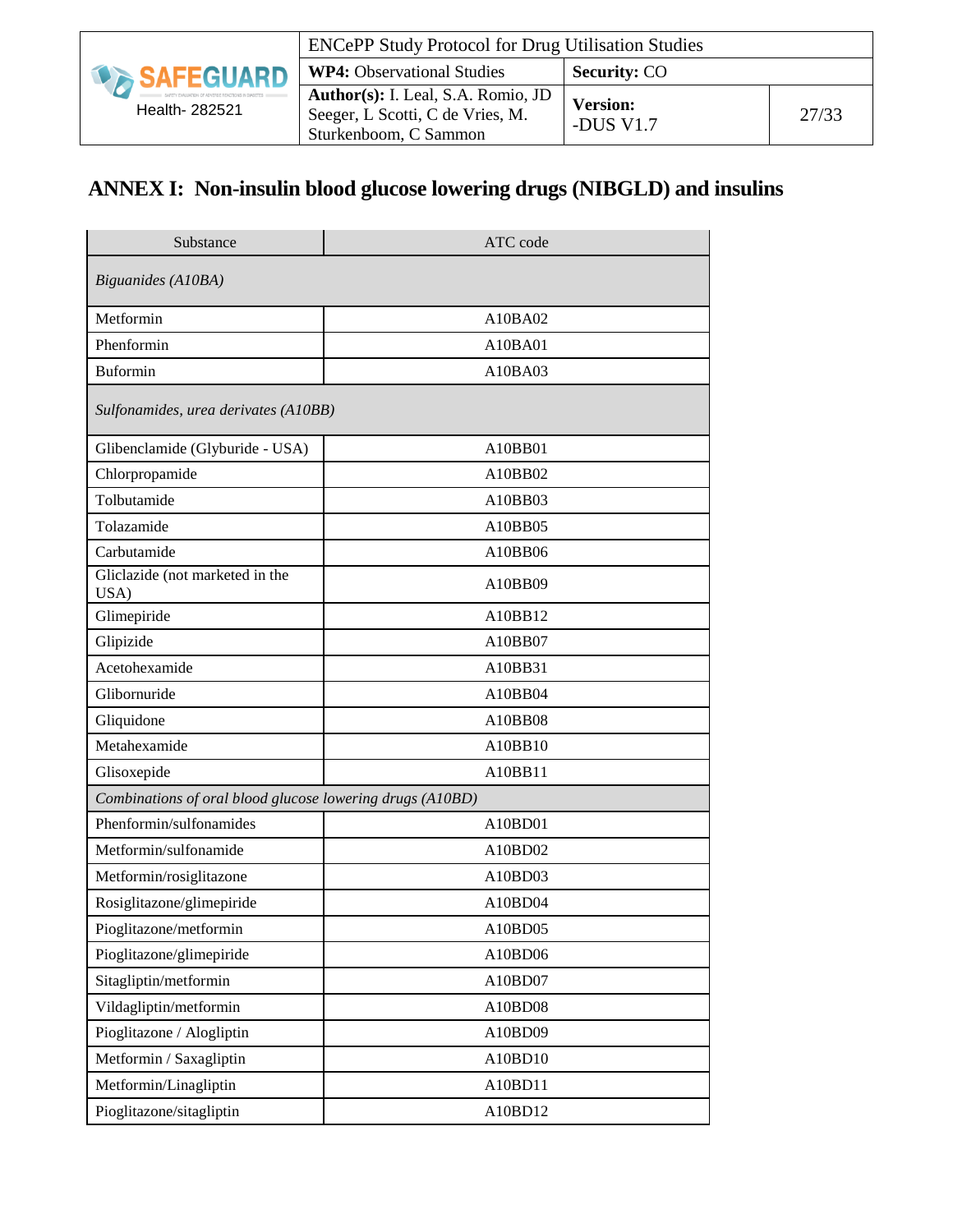|                     | <b>ENCePP Study Protocol for Drug Utilisation Studies</b>                                       |                              |       |
|---------------------|-------------------------------------------------------------------------------------------------|------------------------------|-------|
| <b>DA SAFEGUARD</b> | <b>WP4:</b> Observational Studies                                                               | <b>Security: CO</b>          |       |
| Health- 282521      | Author(s): I. Leal, S.A. Romio, JD<br>Seeger, L Scotti, C de Vries, M.<br>Sturkenboom, C Sammon | <b>Version:</b><br>-DUS V1.7 | 28/33 |

| Metformin/alogliptin                      | A10BD13 |  |  |
|-------------------------------------------|---------|--|--|
| Alpha-glucosidase inhibitors (A10BF)      |         |  |  |
| Acarbose                                  | A10BF01 |  |  |
| Miglitol                                  | A10BF02 |  |  |
| Voglibose                                 | A10BF03 |  |  |
| Thizolidinediones (A10BG)                 |         |  |  |
| Rosiglitazone                             | A10BG02 |  |  |
| Pioglitazone                              | A10BG03 |  |  |
| Troglitazone                              | A10BG01 |  |  |
| Dipeptidyl peptidase 4 inhibitors (A10BH) |         |  |  |
| Sitagliptin                               | A10BH01 |  |  |
| Vildagliptin (Not in USA)                 | A10BH02 |  |  |
| Saxagliptin                               | A10BH03 |  |  |
| Alogliptin                                | A10BH04 |  |  |
| Linagliptin                               | A10BH05 |  |  |
| Sitagliptin / Simvastatin                 | A10BH51 |  |  |
| Meglitinides (A10BX)                      |         |  |  |
| Repaglinide                               | A10BX02 |  |  |
| Nateglinide                               | A10BX03 |  |  |
| GLP1 analog (A10BX)                       |         |  |  |
| Exenatide                                 | A10BX04 |  |  |
| Liraglutide                               | A10BX07 |  |  |
| Amilyn analog (A10BX)                     |         |  |  |
| Pramlintide (only USA)                    | A10BX05 |  |  |
| Other (A10BX)                             |         |  |  |
| Benfluorex (Not in USA)                   | A10BX06 |  |  |
| Mitaglinide                               | A10BX08 |  |  |
| Dapagliflozin                             | A10BX09 |  |  |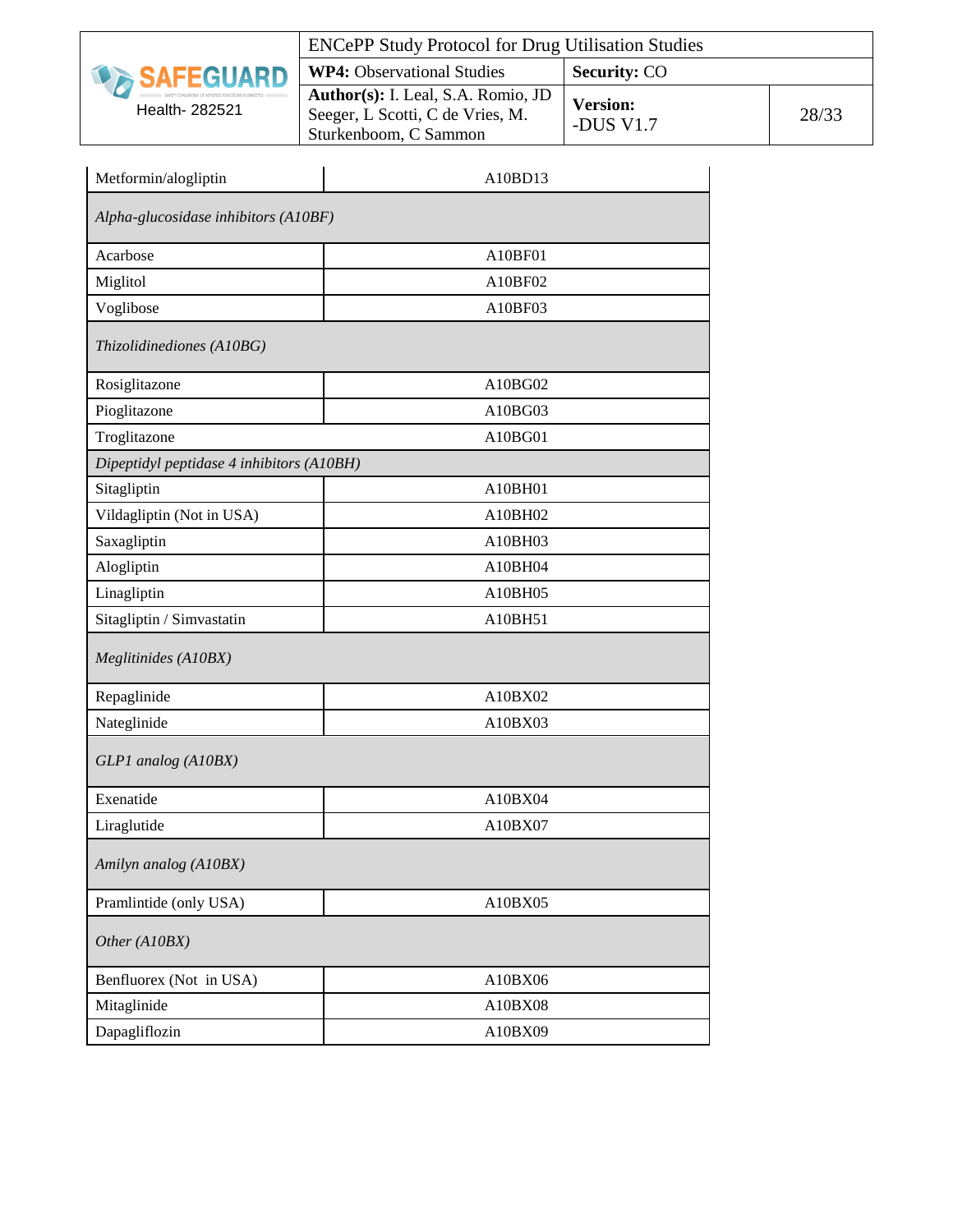| <b>SAFEGUARD</b> |
|------------------|
| Health- 282521   |

| <b>ENCePP Study Protocol for Drug Utilisation Studies</b>                                              |                                |       |
|--------------------------------------------------------------------------------------------------------|--------------------------------|-------|
| <b>WP4:</b> Observational Studies                                                                      | <b>Security: CO</b>            |       |
| <b>Author(s):</b> I. Leal, S.A. Romio, JD<br>Seeger, L Scotti, C de Vries, M.<br>Sturkenboom, C Sammon | <b>Version:</b><br>-DUS $V1.7$ | 29/33 |

| Insulins and analogues for injection, fast-acting (A10AB)                                   |         |  |
|---------------------------------------------------------------------------------------------|---------|--|
| insulin (human)                                                                             | A10AB01 |  |
| insulin (beef)                                                                              | A10AB02 |  |
| insulin (pork)                                                                              | A10AB03 |  |
| insulin lispro                                                                              | A10AB04 |  |
| insulin aspart                                                                              | A10AB05 |  |
| insulin glulisine                                                                           | A10AB06 |  |
| combinations                                                                                | A10AB30 |  |
| Insulins and analogues for injection, intermediate-acting (A10AC)                           |         |  |
| insulin (human)                                                                             | A10AC01 |  |
| insulin (beef)                                                                              | A10AC02 |  |
| insulin (pork)                                                                              | A10AC03 |  |
| insulin lispro                                                                              | A10AC04 |  |
| insulin aspart                                                                              | A10AC30 |  |
| Insulins and analogues for injection, intermediate-acting combined with fast-acting (A10AD) |         |  |
| insulin (human)                                                                             | A10AD01 |  |
| insulin (beef)                                                                              | A10AD02 |  |
| insulin (pork)                                                                              | A10AD03 |  |
| Insulin lispro                                                                              | A10AD04 |  |
| insulin aspart                                                                              | A10AD05 |  |
| combinations                                                                                | A10AD30 |  |
| Insulins and analogues for injection, long-acting (A10AE)                                   |         |  |
| insulin (human)                                                                             | A10AE01 |  |
| insulin (beef)                                                                              | A10AE02 |  |
| insulin (pork)                                                                              | A10AE03 |  |
| insulin glargine                                                                            | A10AE04 |  |
| insulin detemir                                                                             | A10AE05 |  |
| combinations                                                                                | A10AE30 |  |
| Insulins and analogues for inhalation (A10AF)                                               |         |  |
| insulin (human)                                                                             | A10AF01 |  |
|                                                                                             |         |  |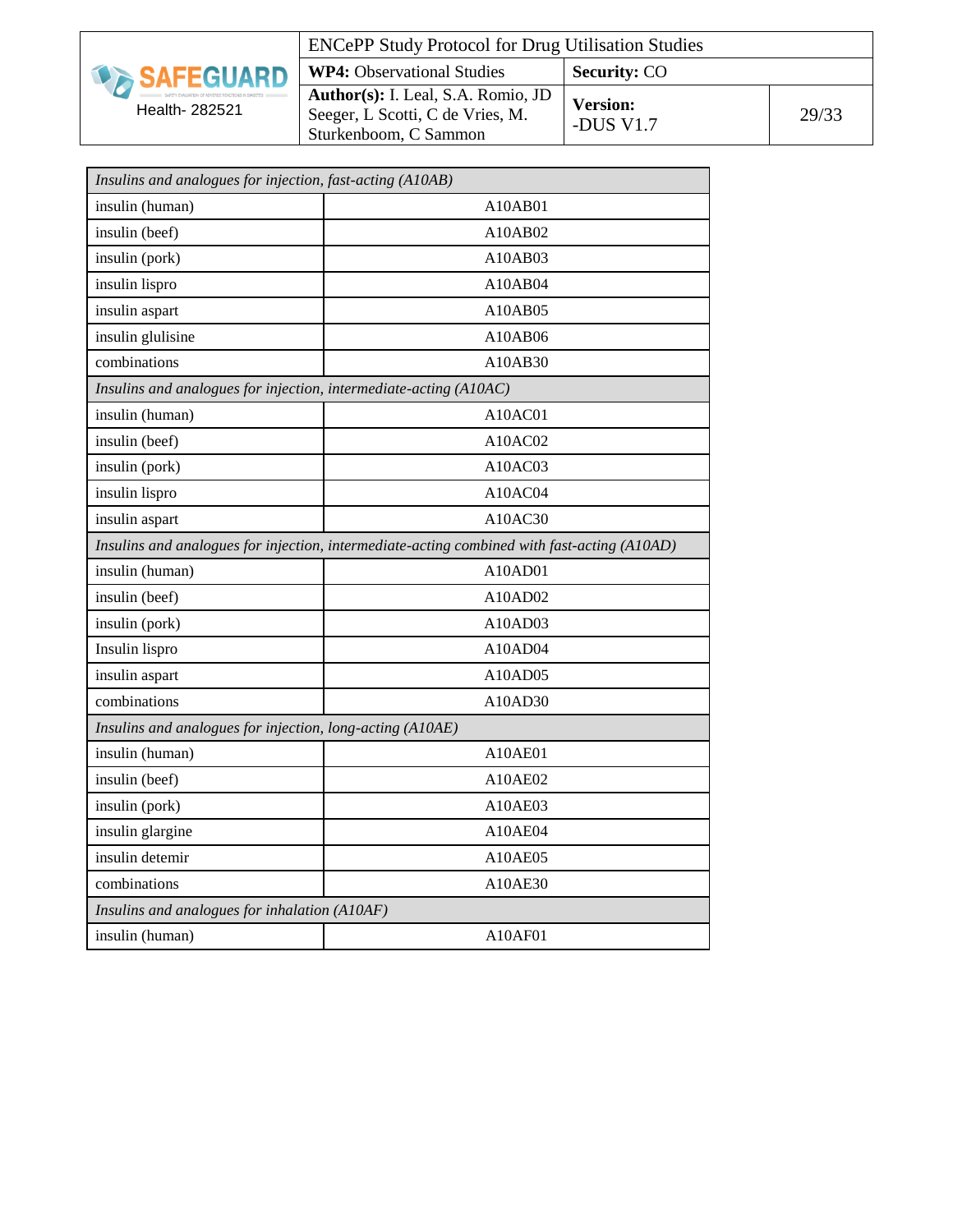

# **ANNEX II: Duration and dose calculations**

*For abbreviations please see main document.* 

#### **Duration 1 – based on regimen**

 $Duration1 = TotUnit / UnitDay$ 

OR (in case of missing values for TotUnit or UnitDay)

Duration 1= Duration

OR missing.

#### **Duration 2 – assuming 1 DDD per day**

Duration2 = (TotNumUnit \* Strength) / DDD\*

OR

Duration2 = DDDtotal

OR missing.

\*This should be the DDD for that particular ATC and formulation

#### **Duration 3 – based on the period between 2 prescription dates of the same ATC**

The third duration calculation method requires 2 steps:

- 1. To calculate the average DDD per day between 2 Rx dates.
- $A = ((TotUnit * Strength) / DDD) / (RxDate2 RxDate1) * *$

OR

 $A = (DDDot / (RxDate2 - RxDate1))$ 

2. To compare this to pre-specified thresholds to classify whether fulfilling criteria continuous use or as overlapping prescriptions/concomitant use.

For example:  $0.7$  DDD/day <  $A < 1.5$  DDD/day If A meets these criteria then duration $3 = (RxDate2 - RxDate1)^{**}$ If  $A \le 0.7$  DDD/day then not considered as continuous use, duration is then 1 DDD per day... If  $A \ge 1.5$  DDD/day then considered concomittant use, duration is then 1 DDD per day

\*\* In days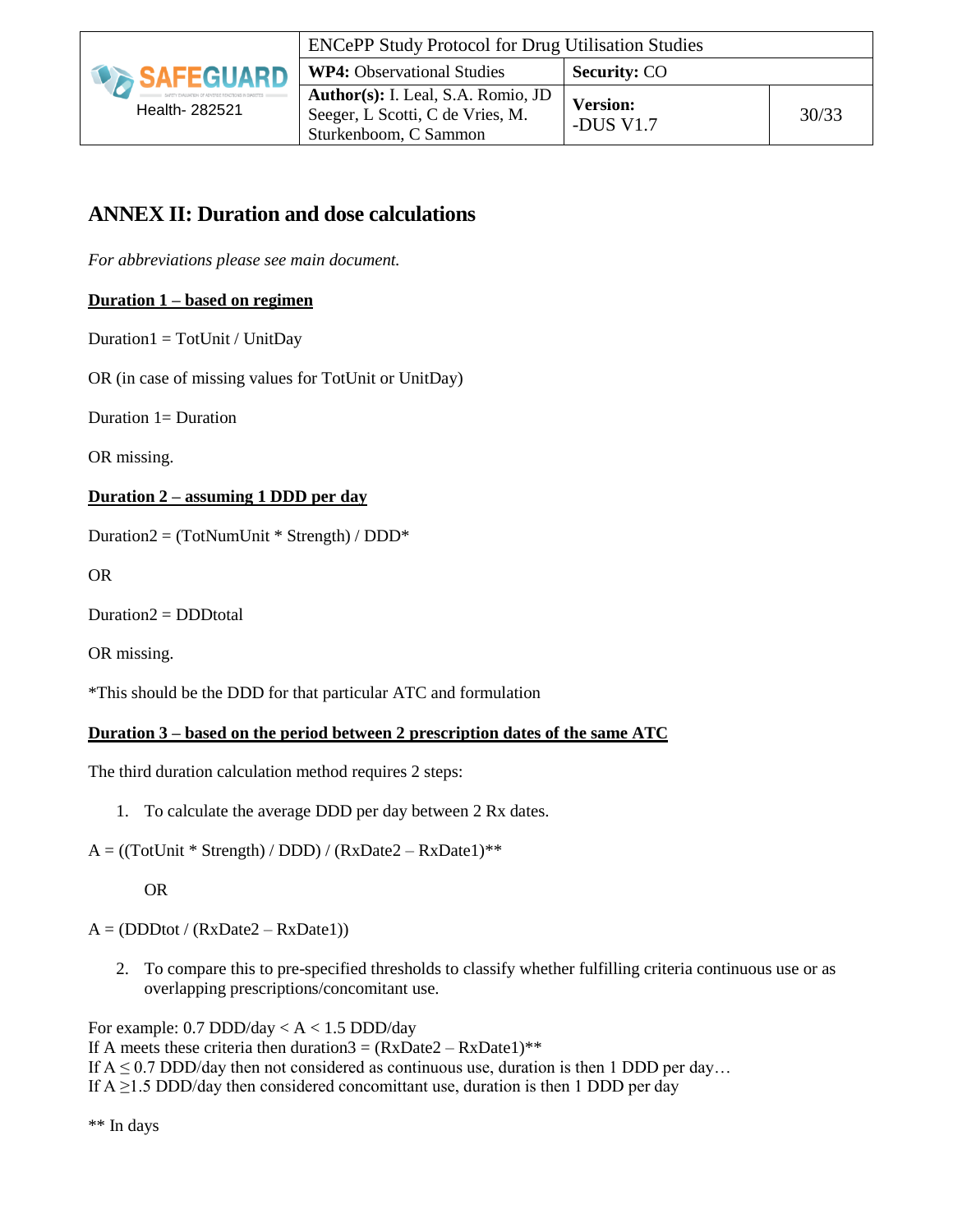|                     | <b>ENCePP Study Protocol for Drug Utilisation Studies</b>                                       |                              |       |
|---------------------|-------------------------------------------------------------------------------------------------|------------------------------|-------|
| <b>IN SAFEGUARD</b> | <b>WP4:</b> Observational Studies<br><b>Security: CO</b>                                        |                              |       |
| Health- 282521      | Author(s): I. Leal, S.A. Romio, JD<br>Seeger, L Scotti, C de Vries, M.<br>Sturkenboom, C Sammon | <b>Version:</b><br>-DUS V1.7 | 31/33 |

#### **Dose calculations**

Dose is expressed as fraction of the DDD per day.

DDD = assumed average maintenance dose per day for a drug used for its main indication in adults. It is only assigned for drugs having an ATC code and can differ between different formulations of the same ATC.

Calculation:

(Average) dose per day for single prescription= (UnitDay \* Strength) / DDD

OR (slight chance the following calculation is possible)

Average dose per day for single  $Rx = DDDtot/Duration$ 

OR (slight chance the following calculation is possible)

Average dose per day for single Rx = (TotUnit \* Strength / DDD) / duration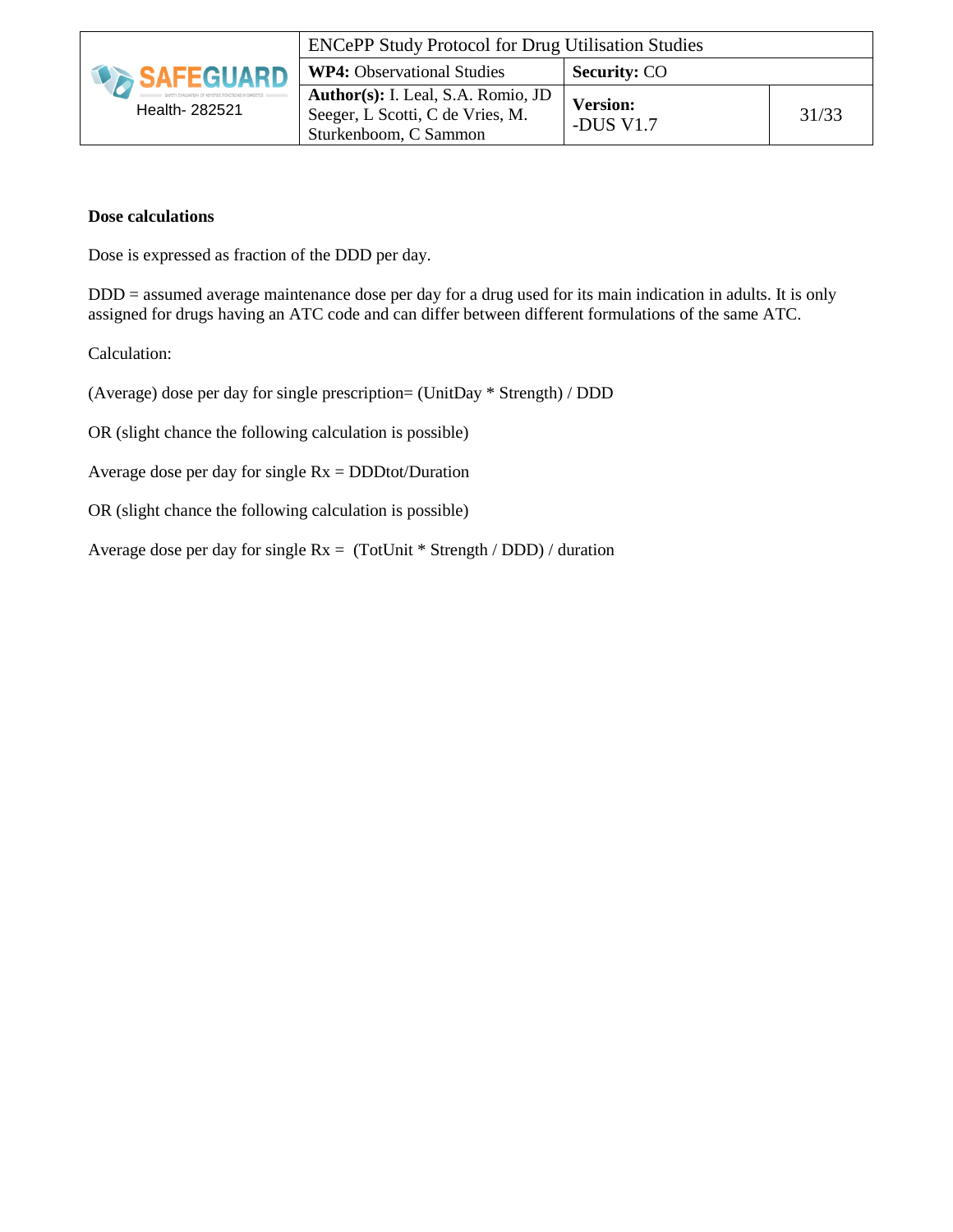

| <b>ENCePP Study Protocol for Drug Utilisation Studies</b>                                       |                              |       |
|-------------------------------------------------------------------------------------------------|------------------------------|-------|
| <b>WP4:</b> Observational Studies                                                               | <b>Security: CO</b>          |       |
| Author(s): I. Leal, S.A. Romio, JD<br>Seeger, L Scotti, C de Vries, M.<br>Sturkenboom, C Sammon | <b>Version:</b><br>-DUS V1.7 | 32/33 |

# **ANNEX III: COVARIATES**

| <b>COVARIATES</b>                                                                                                             |
|-------------------------------------------------------------------------------------------------------------------------------|
| Demographics/lifestyle                                                                                                        |
| Age <sup>a</sup>                                                                                                              |
| Sex <sup>a</sup>                                                                                                              |
| Race/ethnicity <sup>a</sup>                                                                                                   |
| Country of origin /DB <sup>a</sup>                                                                                            |
| Smoking status <sup>a</sup>                                                                                                   |
| Drug abuse <sup>a</sup>                                                                                                       |
| Obesity/BM $I^a$                                                                                                              |
| Weight loss <sup>b</sup>                                                                                                      |
| Alcohol abuse/dependence/alcohol intake b                                                                                     |
| <b>Health care utilisation</b>                                                                                                |
| Number of physician visits in year prior <sup>a</sup>                                                                         |
| Number of different drugs utilized in year prior<br>$(ATC-7$ level) <sup>a</sup>                                              |
| Number of Hospitalizations in year prior <sup>a</sup>                                                                         |
| <b>DM</b> related co-variates                                                                                                 |
| Year of cohort entry <sup>a</sup>                                                                                             |
| Duration of T2DM (from 1st Dx) <sup>b</sup>                                                                                   |
| Hypoglycemic events b                                                                                                         |
| HbA1c levels <sup>e</sup>                                                                                                     |
| <b>Co-morbidity</b>                                                                                                           |
| Myocardial Infarction (MI) <sup>a</sup>                                                                                       |
| Cardiac conduction disorders (other than<br>ventricular arrhythmia /AF) <sup>a</sup>                                          |
| Atrial fibrilation / flutter <sup>a</sup>                                                                                     |
| Ventricular arrhythmia <sup>a</sup>                                                                                           |
| Pericardial diseases <sup>a</sup>                                                                                             |
| Pulmonary hypertension <sup>a</sup>                                                                                           |
| Cardiomyopathies <sup>a</sup>                                                                                                 |
| Genetic arrhythmia syndromes (Long QT<br>syndrome, Short QT syndrome, Brugada<br>syndrome, Catecholaminergic VT) <sup>a</sup> |
| Congenital heart disease <sup>a</sup>                                                                                         |
| Valve disorders <sup>a</sup>                                                                                                  |
| Ischaemic heart disease/ coronary heart disease <sup>a</sup>                                                                  |